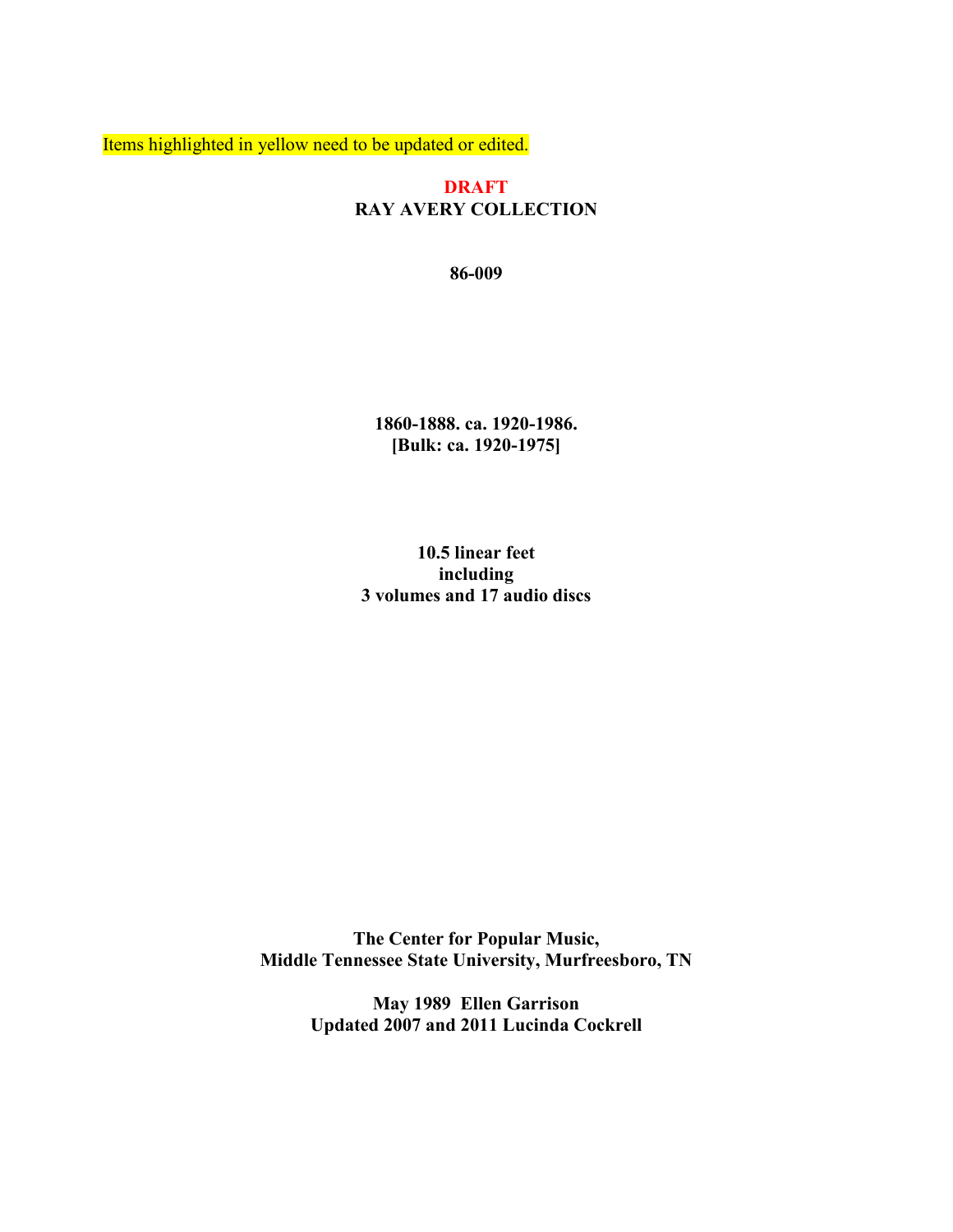### **Table of Contents Ray Avery Collection 86-009**

| <b>RAY AVELY COHECHON 80-009</b>                                              |
|-------------------------------------------------------------------------------|
| [Check page numbers after editing – these are incorrect.]                     |
| Creator, Type of Material, Physical Description, Dates, Abstract (Descriptive |
| 3                                                                             |
|                                                                               |
|                                                                               |
| Provenance and Acquisition Information, Subject/Index Terms,                  |
| $\overline{3}$                                                                |
|                                                                               |
|                                                                               |
| $\overline{4}$                                                                |
|                                                                               |
|                                                                               |
| Series Description                                                            |
| 5                                                                             |
| 5                                                                             |
| 5                                                                             |
| 6                                                                             |
| 6                                                                             |
| 6                                                                             |
| 6                                                                             |
|                                                                               |
| 7                                                                             |
| $\overline{7}$                                                                |
| 8                                                                             |
| 8                                                                             |
| 8                                                                             |
|                                                                               |
| 9                                                                             |
|                                                                               |
| Arrangement                                                                   |
| Materials Cataloged Separately                                                |
| Appendix I. Black History Materials                                           |
|                                                                               |
|                                                                               |
| Appendix II. Materials Transferred to                                         |
|                                                                               |
|                                                                               |
|                                                                               |
|                                                                               |
|                                                                               |
|                                                                               |
|                                                                               |
|                                                                               |
|                                                                               |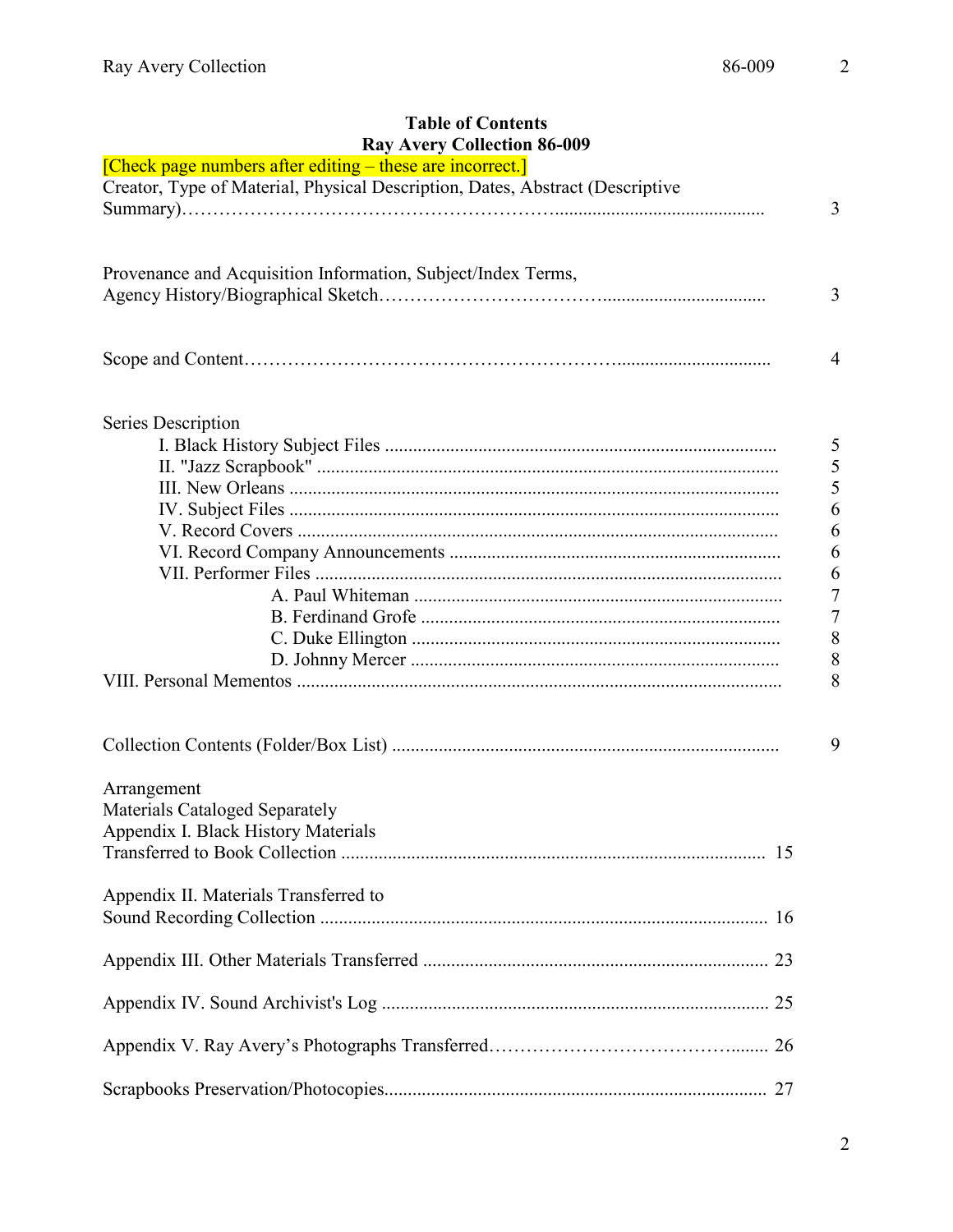#### **AVERY COLLECTION 86-009** 10.5 linear feet including 3 volumes, photographs and 17 audio discs

**Creator:**

**Type of Material:**

**Physical Description:**

**Dates:** 1860-1888. ca. 1920-1986. [Bulk: ca. 1920-1975.]

#### **Abstract (Descriptive Summary):**

#### **Provenance and Acquisition Information:**

The manuscripts described herein were received from Ray Avery, Los Angles, California, by the Center for Popular Music in June 1987 along with other materials described below. Much of the material in Series I-VI and VII had been collected or created by Avery over a number of years. Some of the Paul Whiteman, Ferde Grofe, and Johnny Mercer manuscripts in Series VII appears to have been in the possession of the performer named at one time.

When received from Ray Avery this collection included books about black history, especially black music and musicians, and sound recordings by black and/or jazz musicians. These materials, which are listed in Appendices I and II, have been transferred to the book and sound recording collections. All other books and song folios, photographs and vertical file materials not appropriate to the series with which they were filed have also been transferred to other collections; these materials are listed in Appendix III along with materials which have been filed in oversize cabinets.

As received this collection also included ca. 1400 hundred pieces of sheet music, which have been maintained as a separate unit within the sheet music collection. A substantial portion of this material consists of series of plantation (black stereotype) songs, rags, and jazz blues titles. Also included are series of early lithographs; E.T. Paul covers; patriotic songs; songs from World War I, World War II and other wars; and songs about automobiles and flying machines and small sets with artifact value, with dance names in the title, from motion pictures and topical (e.g. sinking of the Titanic) songs. Sheet music filed with manuscripts has been filed at the end of the Avery sheet music collection.

#### **Subject/Index Terms:**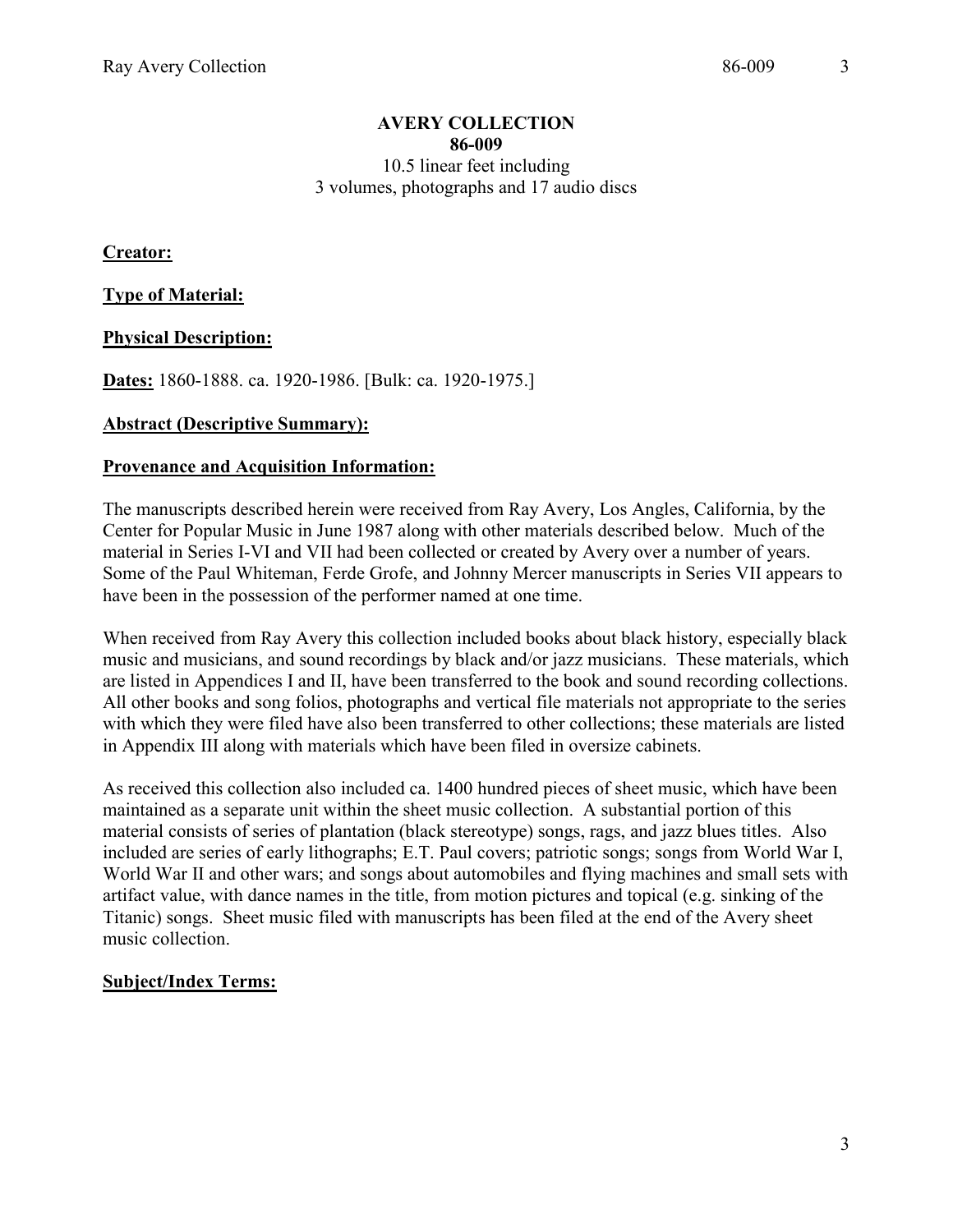# **Agency History/Biographical Sketch**:

Ray Avery completed high school at Big Bear Lake, California, in 1936 and enrolled at the University of California at Los Angles in 1938. He left UCLA before graduation to serve with the Army Air Force in the China/Burma/India theater.

While a student at UCLA he began collecting jazz music, an interest which led him to open a rare record store specializing in jazz in 1948. By 1968 he not only operated two stores (one in Glendale, one in Los Angles) but had become a major figure in the world of California jazz collectors and promoters and had participated in jazz festivals throughout the world. He also found time to pursue his second hobby, photography, in which he had become interested in 1953.

# **Scope and Content**:

This collection of manuscripts, printed ephemeral materials, sound recordings, monographs and sheet music assembled by Ray Avery reflects his lifelong interest in and career involvement with jazz music and his interest in black history which developed from his musical interests.

Included in the manuscript portion of the collection are concert announcements, programs and posters; newspaper and magazine clippings; newsletters from jazz and black history organizations; discographies, some compiled by Avery; record company advertisements and posters; press releases from performers, promoters and venues; and other miscellaneous materials organized by Avery in three series: black history subject files; a "jazz scrapbook", and subject files. The last series also contains information on other aspects of American entertainment, particularly in the Los Angles, California, area. There is considerable overlap in coverage and materials among these three series.

Additional information on jazz may be found in the collection of flyers, broadsides, programs and other mementos which document several trips Avery made to New Orleans, Louisiana, for jazz festivals and related events. These materials are filed together in a separate series which also includes ca. 900 black and white and color prints and color slides.

Two additional series, one of record company announcements and one of record covers (primarily from multi-disc sets of 78s), along with the sound recordings listed in Appendix II document the portrayal of blacks and black history in recorded American music as well as performances by black entertainers and other jazz musicians. Similar information on the portrayal of blacks in printed American music may be found in the collection of sheet music which Avery donated to the Center.

Avery also collected concert programs, business papers, clippings, photographs, correspondence, manuscript sheet music, manuscript sound recordings and other documents from four performers influential in the development of American popular music, especially jazz: Paul Whiteman, Ferdinand Grofe, Johnny Mercer and Duke Ellington. Included in this series (which is organized in four subseries) are manuscript sound discs recorded by Ferdinand Grofe, Bing Crosby and others and diaries, 1860-1888, kept by two of Grofe's grandfathers. The sound discs have been transferred to digital audio tape and described by the Center audio specialist. Logs of these tapes can be found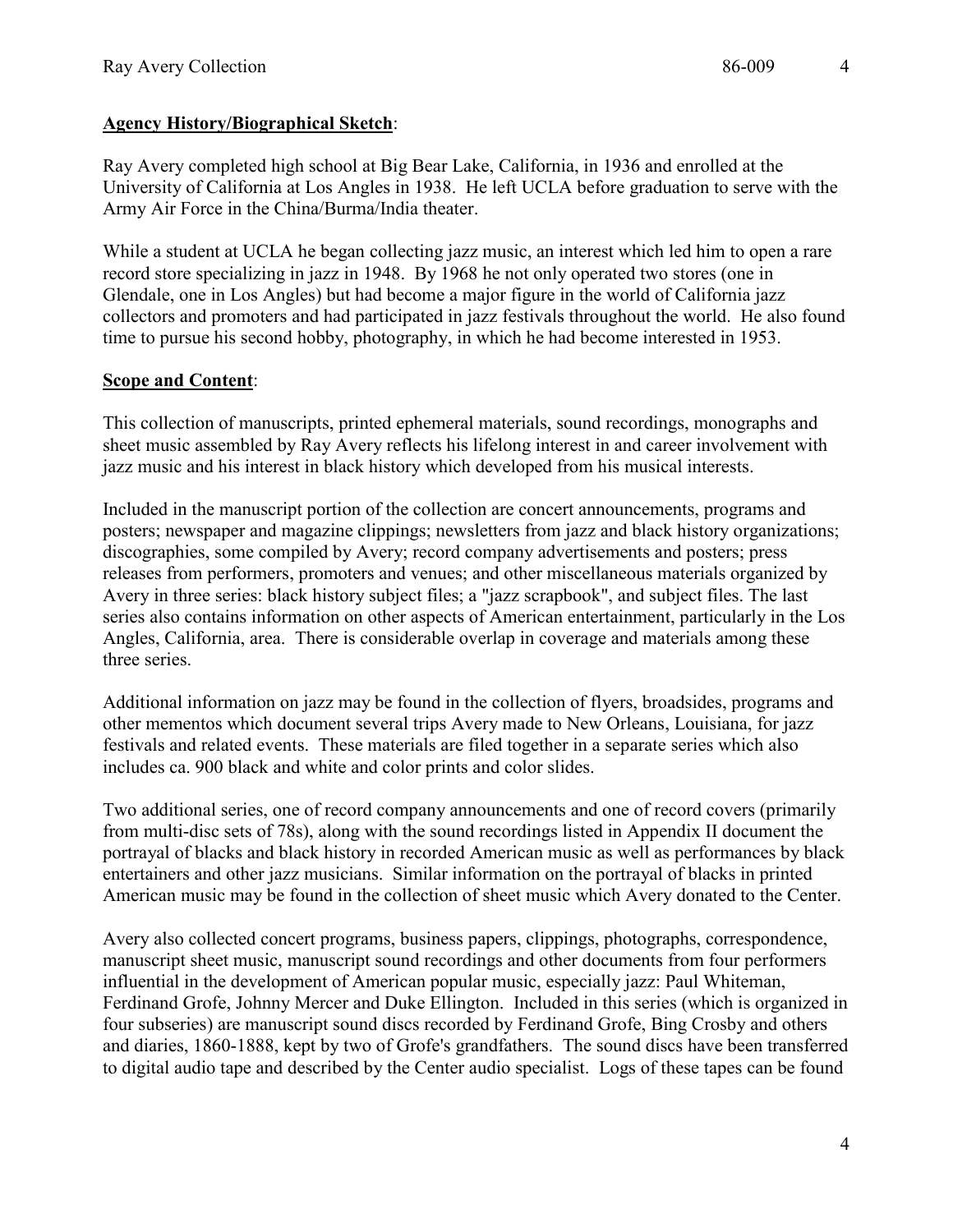in Appendix IV along with a log of tapes copied from similar materials held by Trinity College, Hartford CT.

Two scrapbooks filed at the end of the collection include not only personal mementos created and/or collected by Avery but also materials from jazz festivals around the world which he attended and a brief 16 mm color film of a commercial for his Los Angles record store.

# **Series Description**:

Series I: Black History Subject Files ca. 1950-1986 .75 l.f. (Boxes 1-2)

Concert announcements, newspaper and magazine clippings, newsletters, and miscellaneous announcements about black performers and entertainers; political and social leaders; cultural events; museums; and research collections. Also black history postage stamps and a few scattered photographs and artifacts. Arranged alphabetically by person/subject.

Note: Related and/or overlapping material on black jazz performers and organizations is filed in Series II: "Jazz Scrapbook" and Series III, New Orleans. Sheet music by black composers and/or performers removed from this series has been filed at the end of the Ray Avery sheet music collection.

Series II: "Jazz Scrapbook" ca. 1940-1980s .75 l.f. (Boxes 3-4)

(This material was labeled "Jazz Scrapbook" by Ray Avery but was in fact an accordion folder of loose clippings and other material which have been filed in folders.)

Newspaper and magazine clippings; Avery's typescripts of biographical/discographical material, some copied from elsewhere; concert and club announcements; discographies; record advertisements; posters; press releases; and scattered periodicals and similar materials related to jazz music. Arranged alphabetically by performer/organization/subject/venue/title.

Note: Related material on some black jazz performers is found in Series I, Black History Subject Files, Series III, New Orleans and Series IV, Subject Files. Related material on white jazz performers is found in Series III, Subject Files.

Series III. New Orleans 1940-1982. .75 l.f. (Boxes 5-7)

The Averys appear to have made three trips to New Orleans: one in the 1940s, one in the mid-1970s and one in the early 1980s. The material in this series was generated by these trips and is focused primarily, although not exclusively, on jazz. The material includes flyers, broadsides,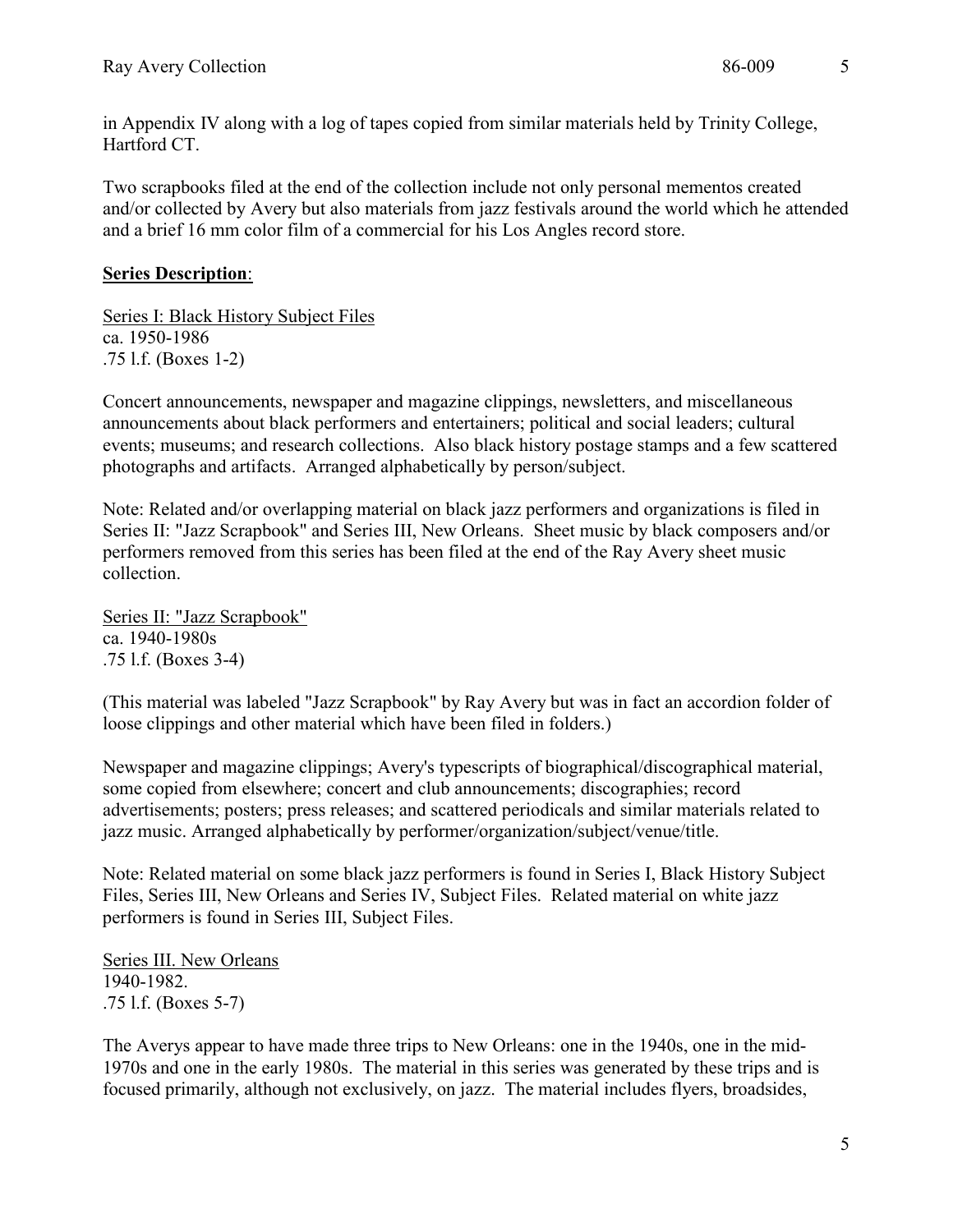programs, tickets, and other mementos, arranged loosely by trip by Avery; 4x5 and 8x10 black and white photographs from the Averys 1940s trip; and color slides and photographs from the two later trips. The material is arranged as listed.

The early (black and white) photographs include tourist attractions, performers and New Orleans architecture and street life. Most of the 8x10 black and white photographs are duplicates of the 4x5 photographs. Later (color) photographs and slides include pictures of the New Orleans Heritage Festival, tourist attractions, performers, and New Orleans street life and architecture. Some slides are duplicates of the color photographs.

Series IV. Subject Files ca. 1940-1986. 4.5 l.f. (Boxes 8-17)

Clippings, concert announcements, correspondence, scattered issues of periodicals and other miscellaneous materials related to American entertainment, primarily in the Los Angles, California, area. Arranged alphabetically by performer/ venue/subject.

Note: Avery at times filed multiple copies of items in different locations within the series (i.e. a festival flyer may appear under "New Orleans", "Jazz" and "Legends of Dixieland"); these duplicates have been left in place. Multiple duplicates filed in a single location have been weeded. Related but non-duplicate material may also be filed in all three locations.

Note: Related material on black performers is found in Series I, Black History Subject Files. Related material on selected jazz artists is found in Series II "Jazz Scrapbook". Related material on New Orleans jazz is found in Series III, New Orleans.

Series V. Record Covers Undated. 1.25 l.f. (Boxes 18-20)

Covers from multi-disc sets, primarily 78s, and albums by/about black music and musicians and/or related to jazz and jazz events (e.g. festivals). Some but not all appear to have been removed from discs collected by Avery which are listed in Appendix II. The covers are arranged first alphabetically by company name, then by issue number, except that covers for which no company was apparent were filed first.

Series VI. Record Company Announcements 1970-ca. 1985 .50 l.f. (Boxes 21-22)

Promotional postcards sent to dealers, 1970-ca.1985, by record companies. Typically these announcements have artwork on one side and critical praise on the other. Announcements for radio programs give the dates, stations and cities airing the programs. Country, pop, jazz and other artists are represented. Also scattered ticket stubs, primarily for the Monteray Jazz Festival. Arranged alphabetically by performer.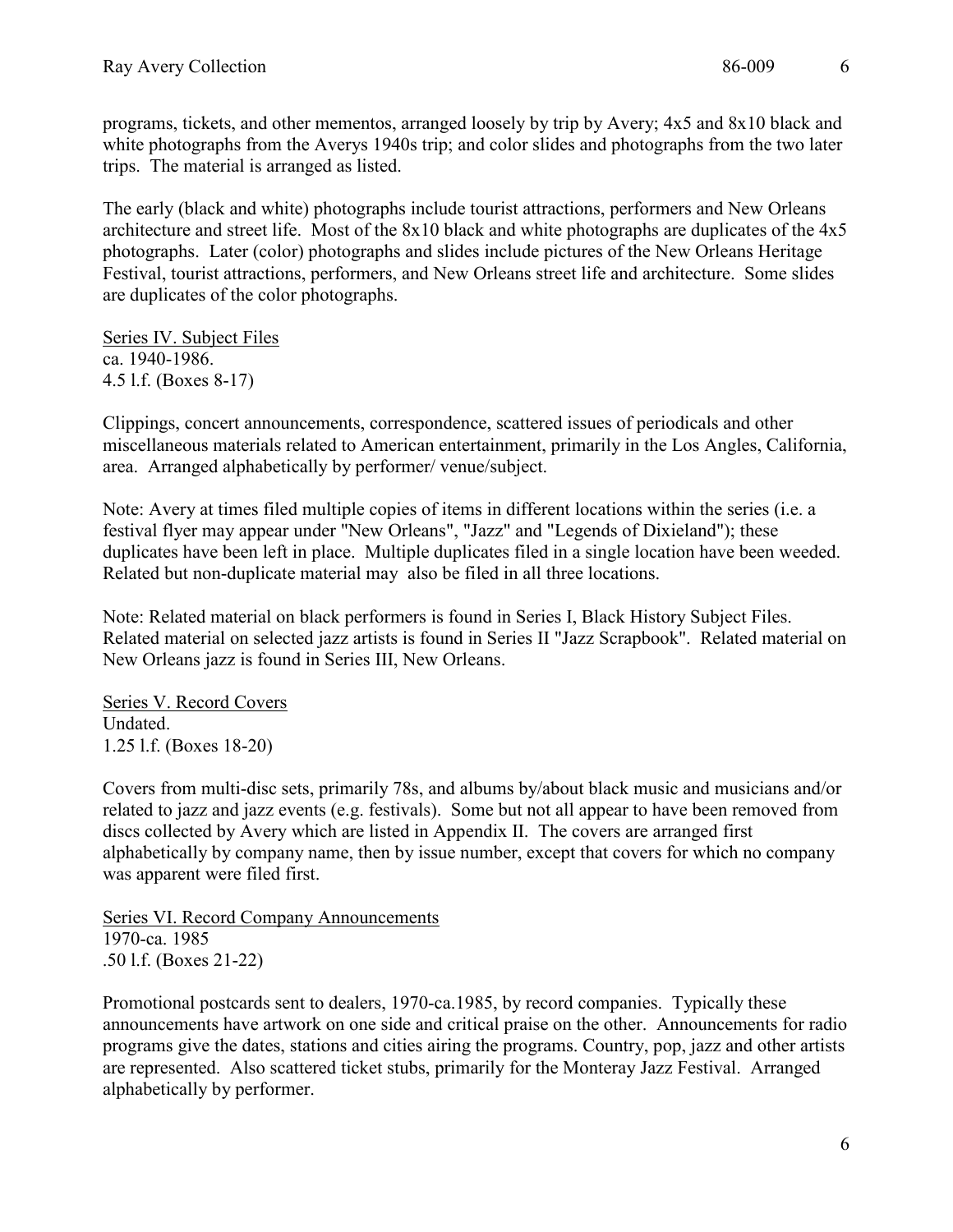Series VII. Performer Files 1860-1888. 1920-1972 1.00 l.f. 20 manuscript sound recordings. (Boxes 23-29)

This series consists of materials by and about 4 performers arranged in sub-series by performer: (A)Paul Whiteman; (B)Ferde Grofe; (C)Duke Ellington; and (D) Johnny Mercer. Material in all sub-series except (C) appears to have been in the possession of the performer named at one time.

Note: In this series duplicates within files/subseries were removed; those which appeared in more than one sub-series were not. Sheet music by Whiteman, Mercer and Ellington filed in subseries A, C, and D has been removed and filed at the end of the Ray Avery sheet music collection.

A note about photographs located in the Performer Files Series VII: Some photographs were transferred from the Iconographic biographical files to Manuscripts in 1998. Subjects include Duke Ellington, Ferde Grofe, Johnny Mercer, and Paul Whiteman. The original photographs are in a box labeled Ray Avery Photographs Box 1/1 located in the Manuscripts section of the stacks. Photocopies of photographs are filed in the subseries locations and indicated as such.

Subseries A: Paul Whiteman 1920-ca. 1935 .25 l.f. (Box 23) Concert programs, sheet music and photographs (photocopies) of Paul Whiteman and/or his band including Ferde Grofe, arranged as listed.

Subseries B: Ferdinand Grofe 1860-1888. ca. 1920-1970. 1.00 l.f. 17 manuscript sound recordings. (Boxes 24-27) Radio scripts, manuscript and annotated printed music, clippings, photographs (photocopies), biographical releases, programs and announcements documenting the performing and composing career of Ferdinand Grofe. Scattered personal correspondence and business and legal records. Diaries and daybooks, 1860-1888, kept by Grofe's grandfather Bernard Bierlich, who was concert master of the Los Angles symphony, and another grandfather, who was a chemist in Germany. Scrapbook of clippings, programs and scattered correspondence tracing Grofe's career, 1924-1929. [Similar volumes are held by the Library of Congress.] The sub-series is arranged by source/type of material as listed.

15 sound discs, ca. 1940's. Home recordings in a variety of sizes, speeds and media including Grofe's "Death Valley Suite" performed by the Wayne State University Band and an interview with Grofe by WDET; several popular songs performed by Grofe's granddaughter Francis; "Prisoner of Love" performed by Bing Crosby(?); and a number of piano, vocal and orchestral renditions of popular songs and of compositions by Grofe performed by unidentified musicians. The log made by the audio specialist (Appendix IV) when these discs were transferred to digital audio tape in April 1989 lists the contents of each disc in detail.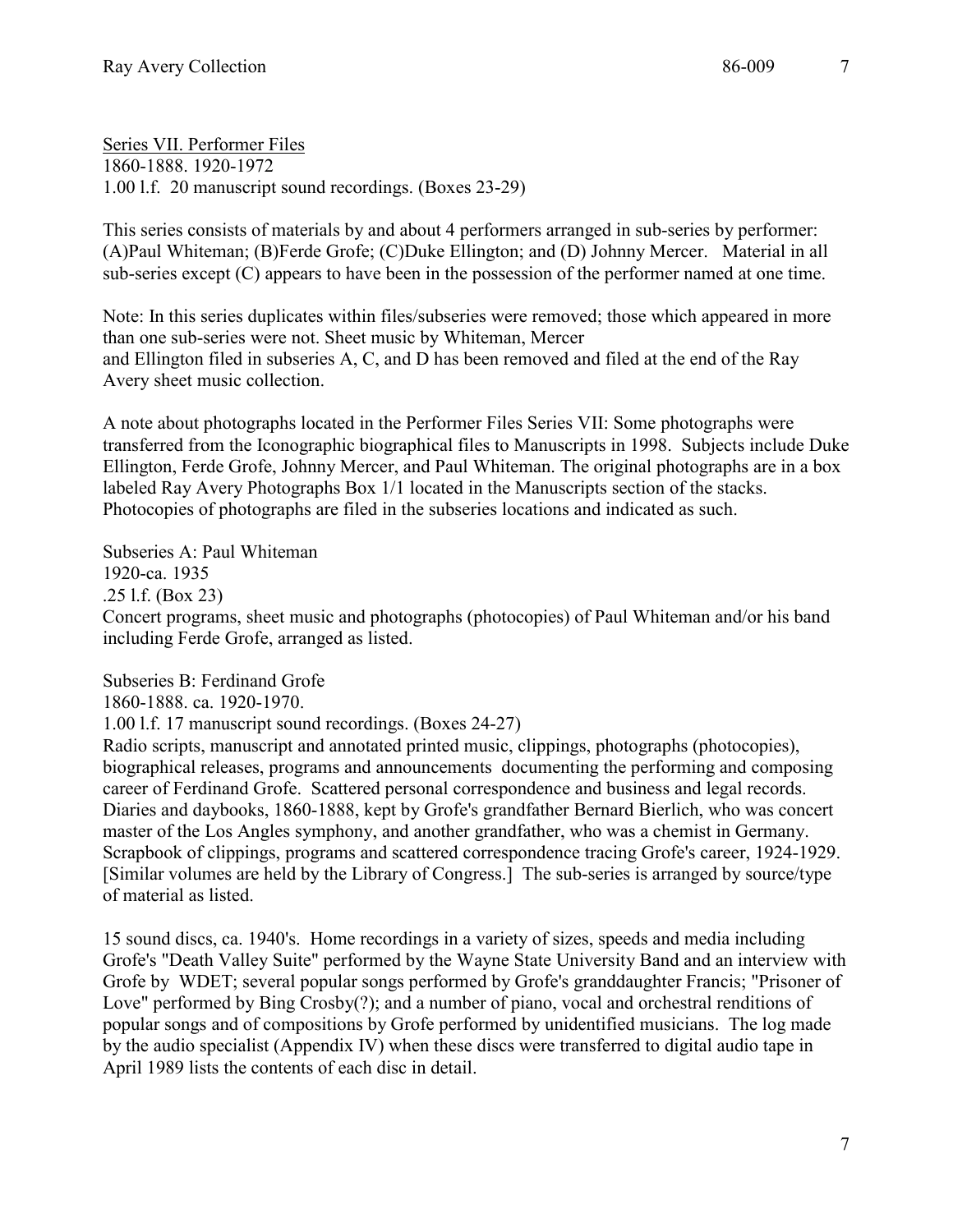Appendix IV also includes a log of audio tape copies of similar sound discs held by Trinity College, Hartord CT, some of which duplicate the Center's discs and some of which do not.

Also two glass discs recorded by NBC which are labelled "Ferdinand Grofe's March for Americans 14 May 1944" and "Ferdinand Grofe's 'Sob Sister'" which were not playable and therefore were not transferred to digital tape.

All discs are filed with other manuscript sound recordings. Digital audio tape copies (TCD-0082) A/B) of Center discs and of discs held by Trinity College (TCA-0082C/E) are filed with other archival sound recordings. Reference use audio cassette copies of Center discs (TCA-0082 A&B) are filed with commercial audio cassette tapes.

Subseries C: Duke Ellington 1920-1970. .25 l.f. (Box 28)

Clippings, sheet music, photographs (photocopies), programs and announcements from concerts and other appearances including "Ellington '86", Duke Ellington Jazz Society publications and miscellaneous materials, arranged as listed. Note: Material about Ellington is also located in Series I, Black History Subject Files and Series III, Jazz Scrapbook.

Subseries D: Johnny Mercer 1940-1972. 1981. .25 l.f. (Box 29) Sheet music; clippings (mostly related to movie "Second Chorus"); photographs (photocopies); business and personal correspondence to, from, and about Mercer, 1953-1981; Christmas cards send by Mercer; manuscript sheet music; and an undated list of Mercer's published songs, arranged as listed.

Series VIII. Personal Mementos Undated. .5 l.f. (2 volumes) (Boxes 30-31)

Clippings, ticket stubs, postcards, business cards, membership cards, and assorted mementos created and/or collected by Avery and arranged by him in two scrapbooks. Much of this material documents Avery's own career and personal life. Some materials are from jazz festivals around the world. Some materials are duplicated in other series (i.e., II, Jazz Scrapbook, III, New Orleans and IV, Subject Files.)[NOTE: Photocopies now available for research located on top of vertical file cabinets in Reading Room. May 2003]

# **Appendices**:

Lists of (1) monographs transferred to the book collection arranged alphabetically by author (Appendix I); (2) materials transferred to the sound recording collection, arranged first by speed, then by label and issue number (Appendix II); (3) other materials transferred elsewhere and/or filed in oversize (Appendix III) and (4) a log of the digital audio tapes made by Center staff from the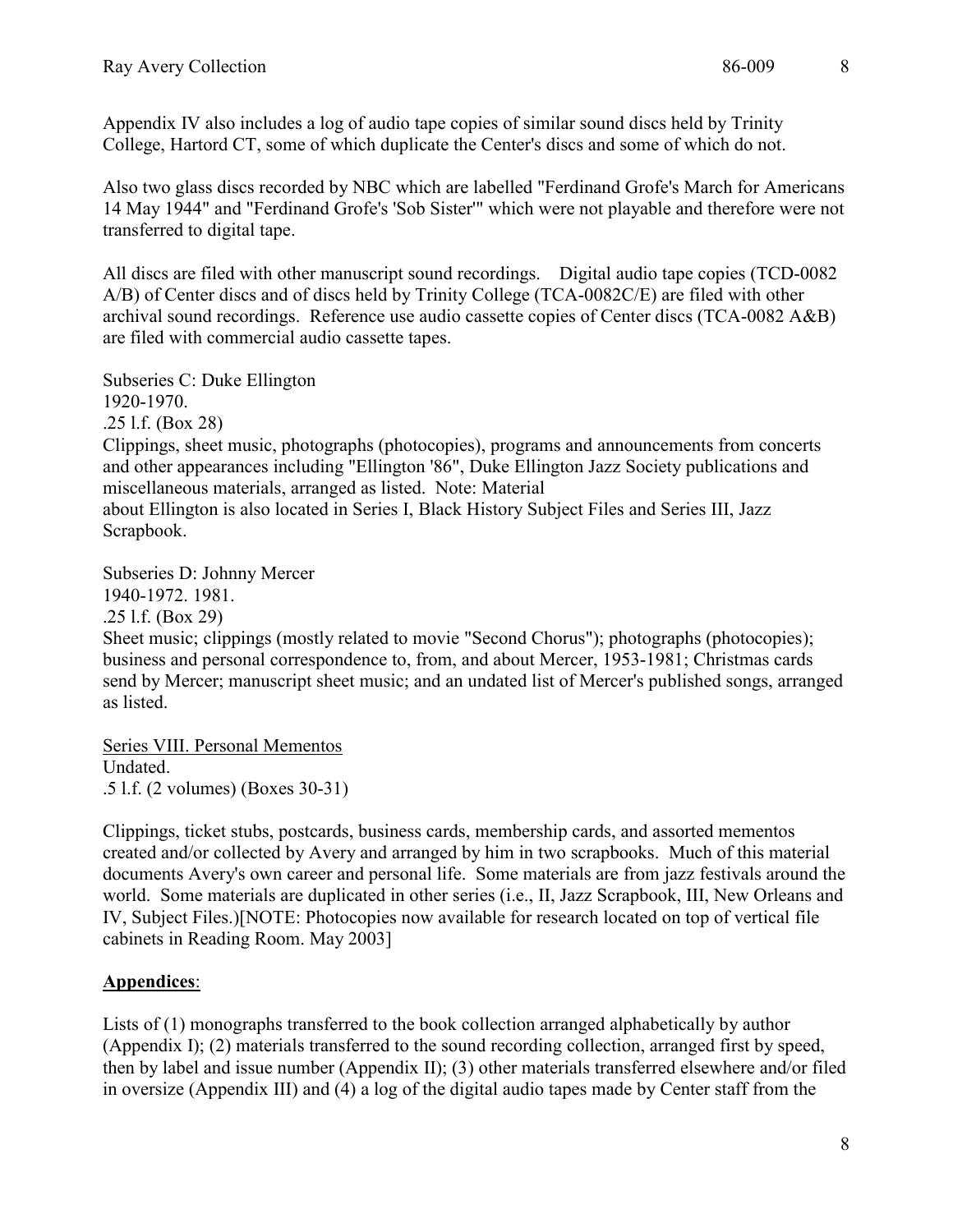Ferde Grofe sound discs along with a log of tapes copied from similar materials held by Trinity College, Hartford CT (Appendix IV) follow.

The Center sheet music data base contains item-level information on the Ray Avery sheet music collection and is searchable through the InMagic database.

Appendix I Materials Transferred to Book Collection

Appendix II Materials Transferred to Sound Recording Collection

Appendix III Other Materials Transferred

Appendix IV Log of Audio Tapes Copied from Original Discs at Trinity College

Appendix V Photographs Transferred

### **Arrangement:**

**Location:**

# **Related Materials:**

# **MARC:**

**EAD:**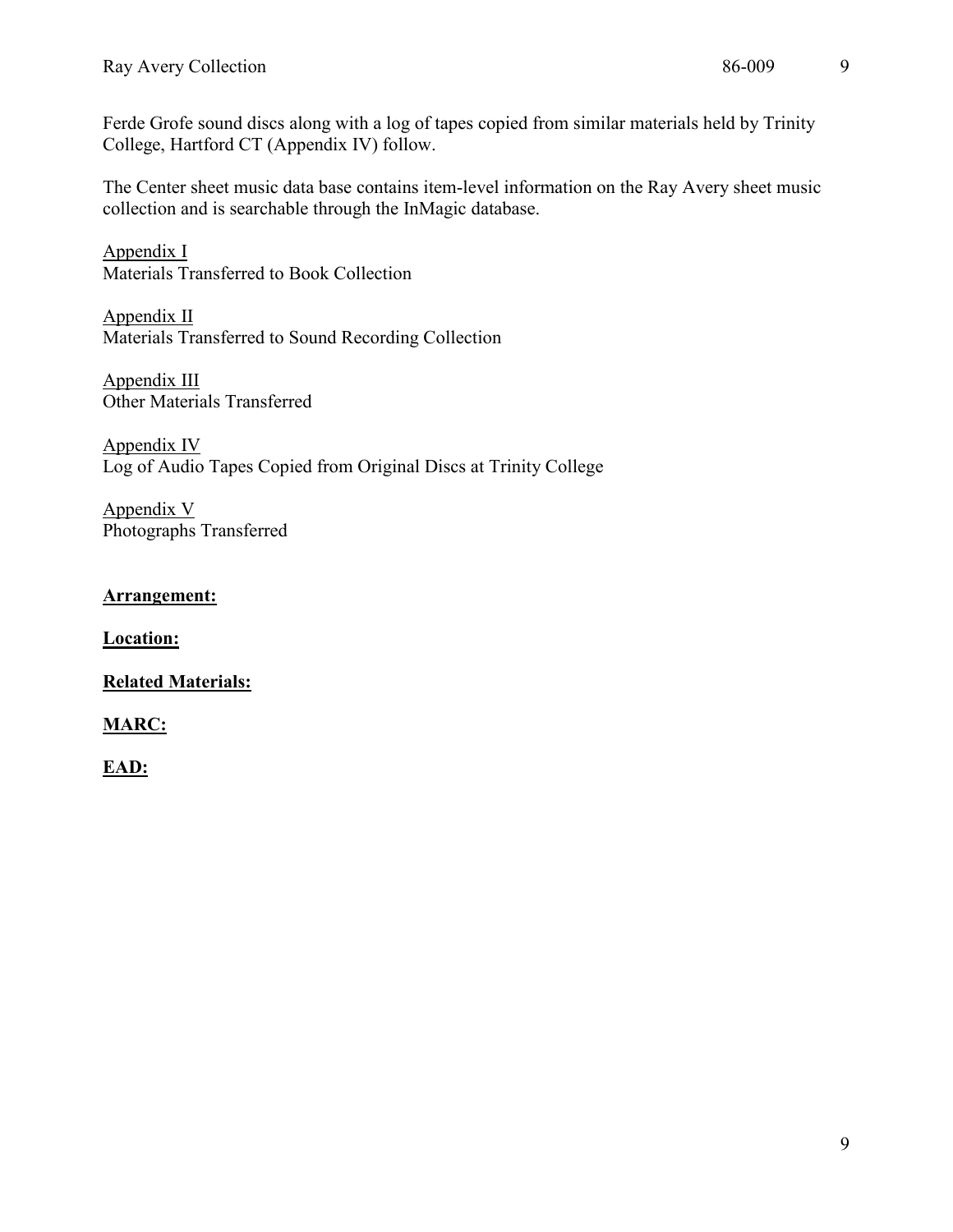# **RAY AVERY COLLECTION 86-009**

# **Collection Contents (Folder/Box List):**

# **Series Folder Title Box/Folder**

I. Black History Subject Files

| A                 | 1/1  |
|-------------------|------|
| $\boldsymbol{B}$  | 1/2  |
| $\mathcal{C}$     | 1/3  |
| D                 | 1/4  |
| ${\bf E}$         | 1/5  |
| $\boldsymbol{F}$  | 1/6  |
| G                 | 1/7  |
| H                 | 1/8  |
| $I - J$           | 2/1  |
| K                 | 2/2  |
| L                 | 2/3  |
| M                 | 2/4  |
| N                 | 2/5  |
| $\overline{O}$    | 2/6  |
| $P - Q$           | 2/7  |
| $\mathbf R$       | 2/8  |
| ${\bf S}$         | 2/9  |
| T                 | 2/10 |
| $U - V$           | 2/11 |
| W                 | 2/12 |
| $X - Y - Z$       | 2/13 |
| Misc. Photographs | 2/14 |

# II. Jazz Scrapbook

| 3/1  |
|------|
| 3/2  |
| 3/3  |
| 3/4  |
| 3/5  |
| 3/6  |
| 3/7  |
| 3/8  |
| 3/9  |
| 3/10 |
| 3/11 |
| 4/1  |
|      |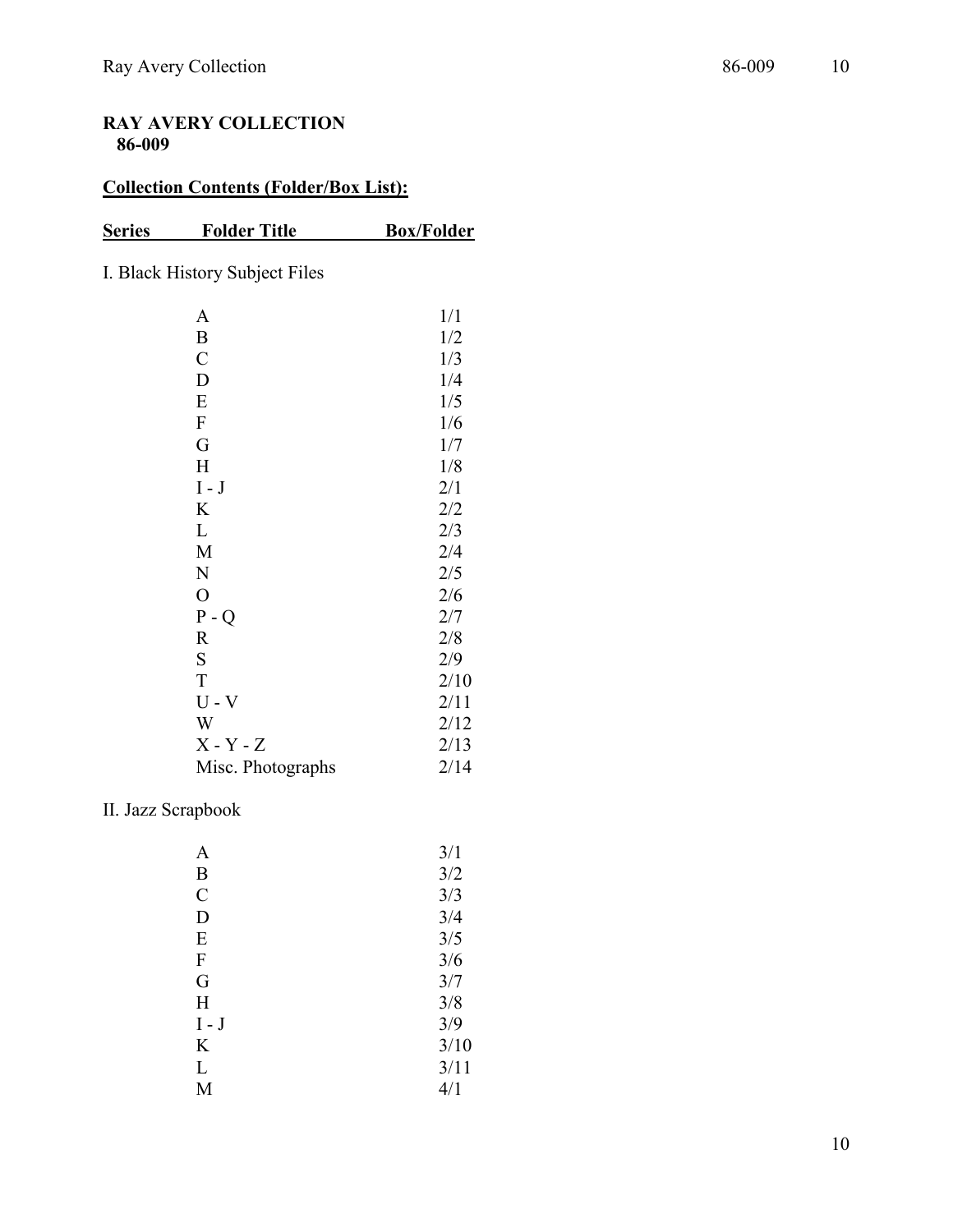| N       | 4/2 |
|---------|-----|
| $O - P$ | 4/3 |
| $Q - R$ | 4/4 |
| S       | 4/5 |
| T       | 4/6 |

# II. Jazz Scrapbook (continued)

| $U - V$     | 4/7 |
|-------------|-----|
| W           | 4/8 |
| $X - Y - Z$ | 4/9 |

# III. New Orleans

| Tickets              | 5/1       |
|----------------------|-----------|
| Programs             | 5/2       |
| <b>Broadsides</b>    | 5/3       |
| Postcards            | 5/4       |
| Misc.                | 5/5       |
| Memorabilia          | 5/6, 7, 8 |
| Black & White Photos | 6/1, 2, 3 |
| Color Slides         | 7/1, 2, 3 |
| <b>Color Photos</b>  | 7/4,5     |
|                      |           |

# IV. Subject Files

| A                         | 8/1  |
|---------------------------|------|
| <b>AFRS</b>               | 8/2  |
| B                         | 8/3  |
| Beatles                   | 8/4  |
| <b>Big Band</b>           | 8/5  |
| <b>Billboard Magazine</b> | 8/6  |
| <b>Black Oak Arkansas</b> | 8/7  |
| <b>Blue Parrot</b>        | 8/8  |
| BMI                       | 8/9  |
| Book & Discographies      | 8/10 |
| Buck, George              | 8/11 |
| C                         | 8/12 |
| Calenders                 | 8/13 |
| Carmelo's                 | 8/14 |
| Clark, Buddy              | 8/15 |
| Concord Jazz              | 8/16 |
| Copyright Records         | 8/17 |
| D                         | 9/1  |
| Disneyland                | 9/2  |
| Donte's                   | 9/3  |
|                           |      |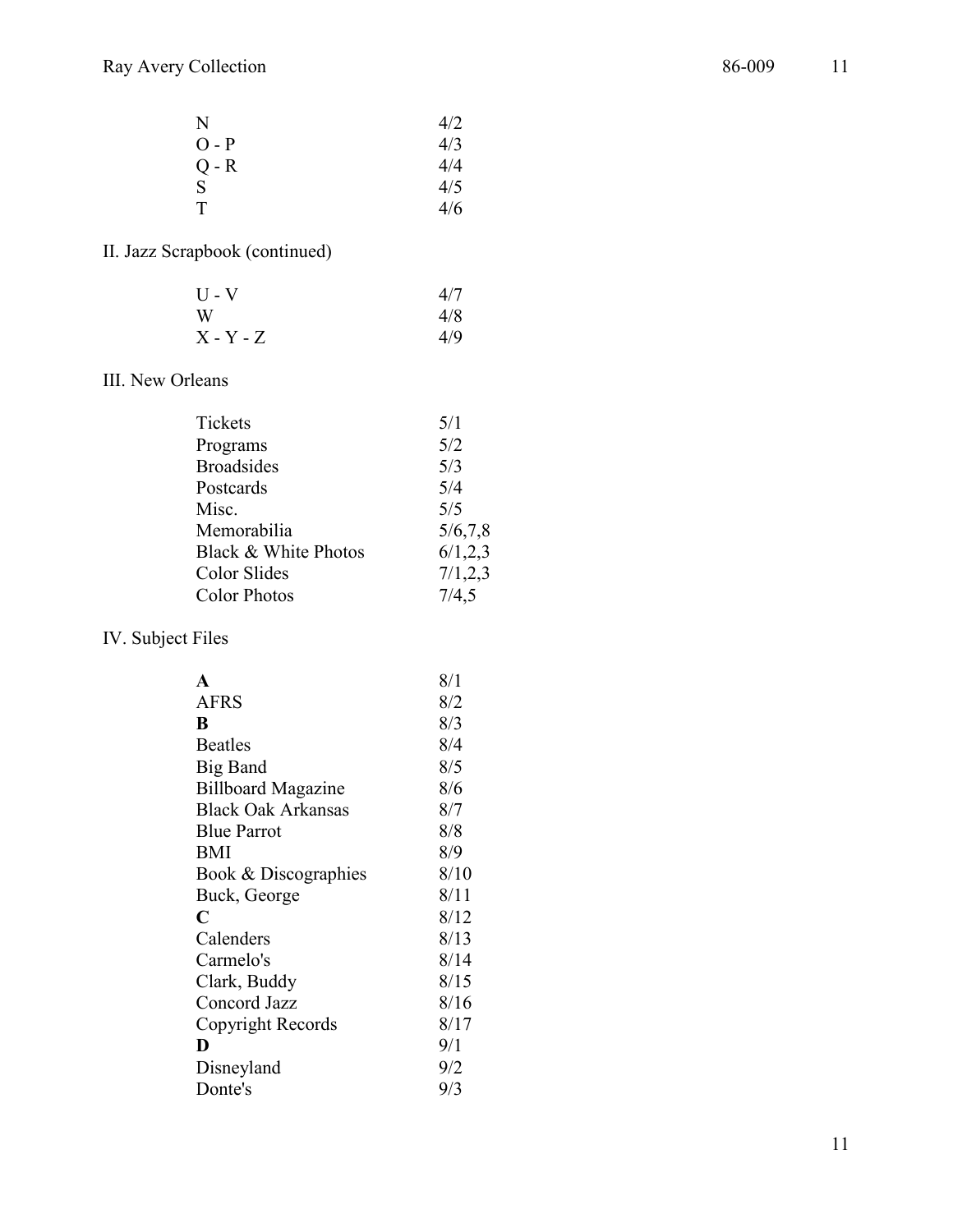| E                                 | 9/4   |
|-----------------------------------|-------|
| Esquire's 1946 Jazz               | 9/5   |
| F                                 | 9/6   |
| G                                 | 10/1  |
| Garber, Jan                       | 10/2  |
| Garland, Judy                     | 10/3  |
| Glen Island Casino                | 10/4  |
| Goodman, Benny                    | 10/5  |
| Gramophone                        | 10/6  |
| Graver, Joanne                    | 10/7  |
| H                                 | 10/8  |
| Hession, Jim                      | 10/9  |
| Hyatt                             | 10/10 |
| I                                 | 10/11 |
| <b>Institute For Jazz Studies</b> | 10/12 |
| International Assoc. of Jazz      |       |
| <b>Record Collectors</b>          | 10/13 |
| J                                 | 11/1  |
| Jax                               | 11/2  |
| Jazz Clubs                        | 11/3  |
| Jazz Forum                        | 11/4  |
| Jazz Heritage Foundation          | 11/5  |
| Jazz (Misc.)                      | 11/6  |
| Jolson, Al                        | 11/7  |
| Jones, Spike                      | 11/8  |
| K                                 | 11/9  |
| Kenton, Stan                      | 11/10 |
| L                                 | 12/1  |
| Las Vegas Jazz Club               | 12/2  |
| Laine, Cleo                       | 12/3  |
| Le Cafe'                          | 12/4  |
| M                                 | 12/5  |
| McCabe's Concerts                 | 12/6  |
| Melody Maker ["Collector's        |       |
| Corner"]                          | 12/7  |
| Miller, Glen                      | 13/1  |
| Mills Bros.                       | 13/2  |
| Monterey Jazz Festival            | 13/3  |
| Monterey Jazz Festival 1986       | 13/4  |
| <b>Music Publications</b>         | 13/5  |
| N                                 | 13/6  |
| <b>NARAS</b>                      | 14/1  |
| Nichols, Ray                      | 14/2  |
| $\mathbf{O}$                      | 14/3  |
| <b>OJAI</b>                       | 14/4  |
| P                                 | 14/5  |
|                                   |       |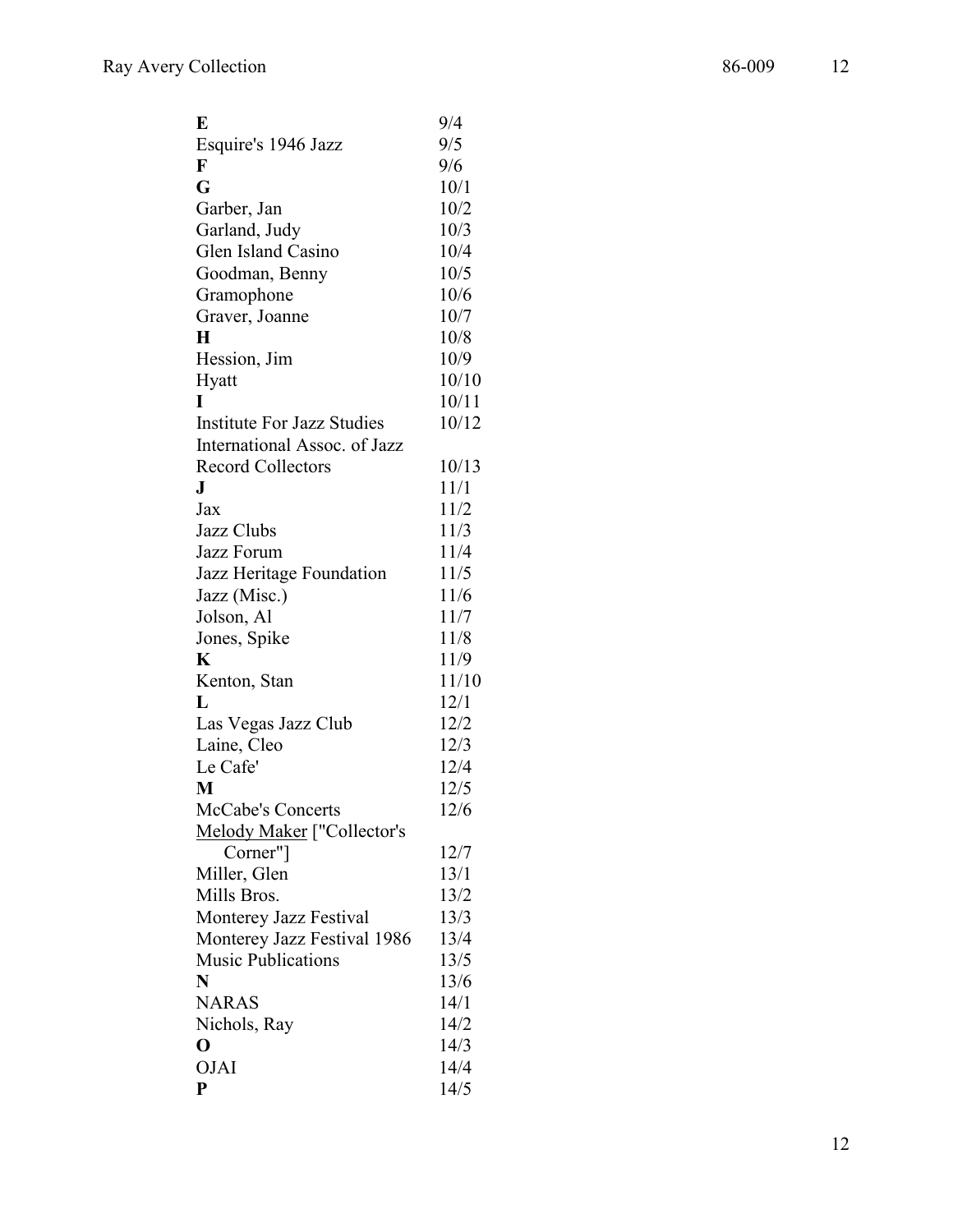| Playboy                                | 14/6  |
|----------------------------------------|-------|
| Playboy Festival                       | 14/7  |
| <b>Preservation Hall</b>               | 14/8  |
| Presley, Elvis                         | 14/9  |
| Q                                      | 14/10 |
| $\bf R$                                | 15/1  |
| Radio                                  | 15/2  |
| <b>Rag Times</b>                       | 15/3  |
| Ragtime<br>15/4                        |       |
| Rare Records [Avery's Store]           | 15/5  |
| Rawls, Lou                             | 15/6  |
| <b>Record Catalogues</b>               | 16/1  |
| The Record Changer                     | 16/2  |
| <b>Record Museum</b>                   | 16/3  |
| Rose, Boris                            | 16/4  |
| S                                      | 16/5  |
| <b>Seating Charts</b>                  | 16/6  |
| Session                                | 16/7  |
| <b>Sheet Music</b>                     | 16/8  |
| <b>Show Composers</b>                  | 16/9  |
| Society For Early Recorded Music 16/10 |       |
| So. Bay New Orleans Jazz Club 16/11    |       |
| So. Cal. Hot Jazz Society              | 16/12 |
| T                                      | 17/1  |
| Time-Life Jazz                         | 17/2  |
| <b>Times Jazz Club</b>                 | 17/3  |
| Toshiko/Tabackin                       | 17/4  |
| Trains                                 | 17/5  |
| $U - V$                                | 17/6  |
| <b>UCLA Concerts</b>                   | 17/7  |
| Vallee, Rudy                           | 17/8  |
| W                                      | 17/9  |
| Winding, Kai                           | 17/10 |
| World Jazz Assoc.                      | 17/11 |
| WW II Song Titles                      | 17/12 |
| $X - Y - Z$                            | 17/13 |
|                                        |       |
|                                        |       |

# V. Record Covers

| Unknown - Clef   | 18/    |
|------------------|--------|
| Columbia - Decca | 19/    |
| $Disc - Vox$     | $20/-$ |

# VI. Record Company Announcements

|   | 21/1 |
|---|------|
| R | 21/2 |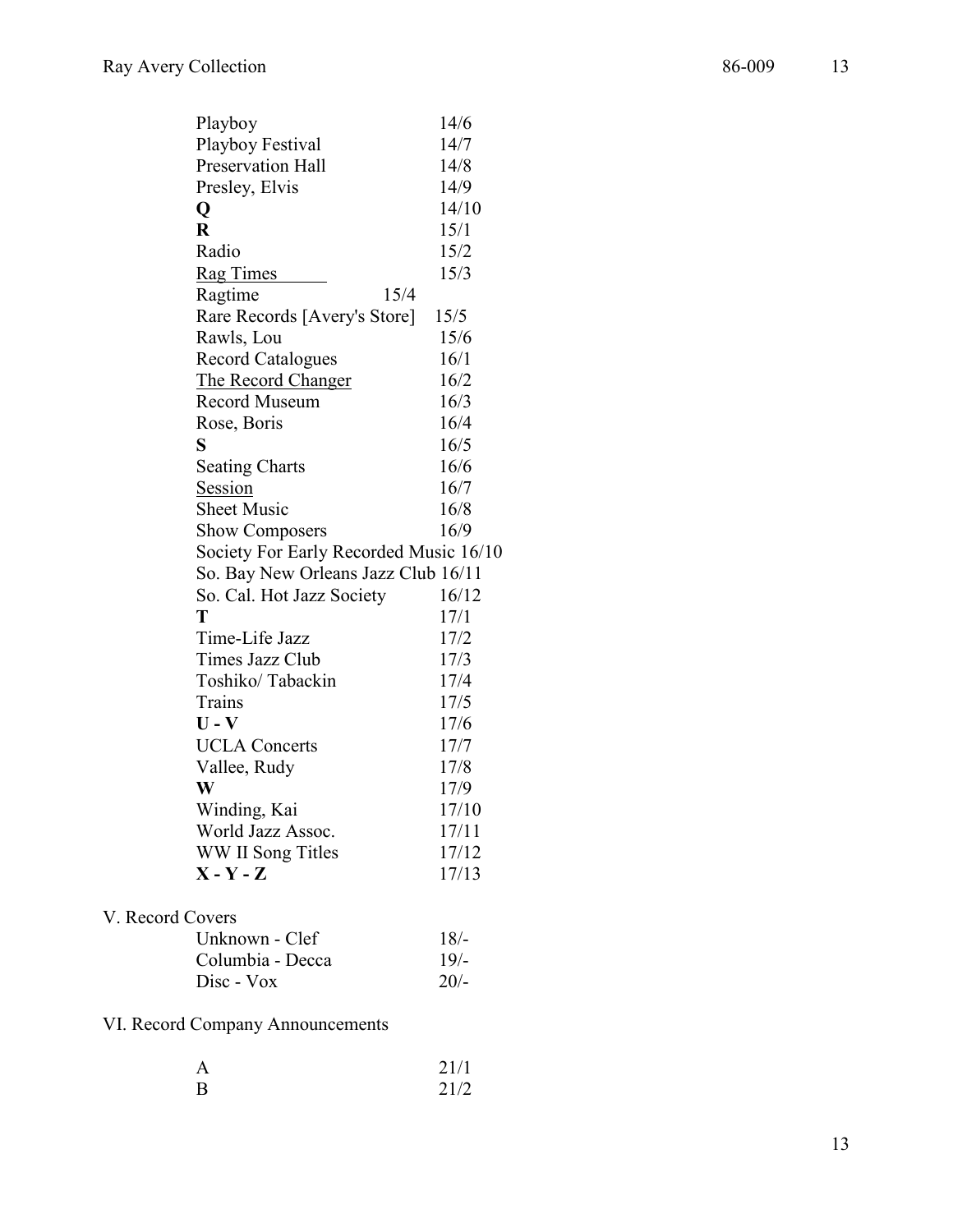| $\mathcal{C}$ | 21/3  |
|---------------|-------|
| D             | 21/4  |
| $E - F$       | 21/5  |
| G             | 21/6  |
| H             | 21/7  |
| $I - J$       | 21/8  |
| K             | 21/9  |
| L             | 21/10 |
| M             | 22/1  |
| $N - O - P$   | 22/2  |
| $Q - R$       | 22/3  |
| ${\bf S}$     | 22/4  |
| T             | 22/5  |
| $U - V$       | 22/6  |
| W             | 22/7  |
| $X - Y - Z$   | 22/8  |

# VII. Performers: Whiteman

| 23/1,2,3 |
|----------|
|          |

# VII. Performers: Grofe

| Radio Scripts                 | 24/1  |
|-------------------------------|-------|
| Manuscripts & Annotated Music | 24/2  |
| <b>Printed Music</b>          | 24/3  |
| 24/4<br>Clippings             |       |
| *Photographs                  | 24/5  |
| Biography                     | 24/6  |
| Correspondence/ Personal      | 25/1  |
| Business/ Legal Records       | 25/2  |
| Programs/Announcements        | 25/3  |
| Account/ Day Book 1867        | 26/1  |
| Account/ Day Book 1872 - 73   | 26/2  |
| Account/ Day Book 1873        | 26/3  |
| Account/ Day Book 1873        | 26/4  |
| Account/ Day Book 1874        | 26/5  |
| Account/ Day Book 1874 - 75   | 26/6  |
| Account/ Day Book 1875        | 26/7  |
| Account/ Day Book 1876        | 26/8  |
| Account/Day Book 1876 - 77    | 26/9  |
| Account/ Day Book 1877 - 78   | 26/10 |
| Account/ Day Book 1878 - 79   | 26/11 |
| Account/ Day Book 1879        | 26/12 |
| Account/ Day Book 1880        | 26/13 |
| Account/Day Book 1880 - 81    | 26/14 |
|                               |       |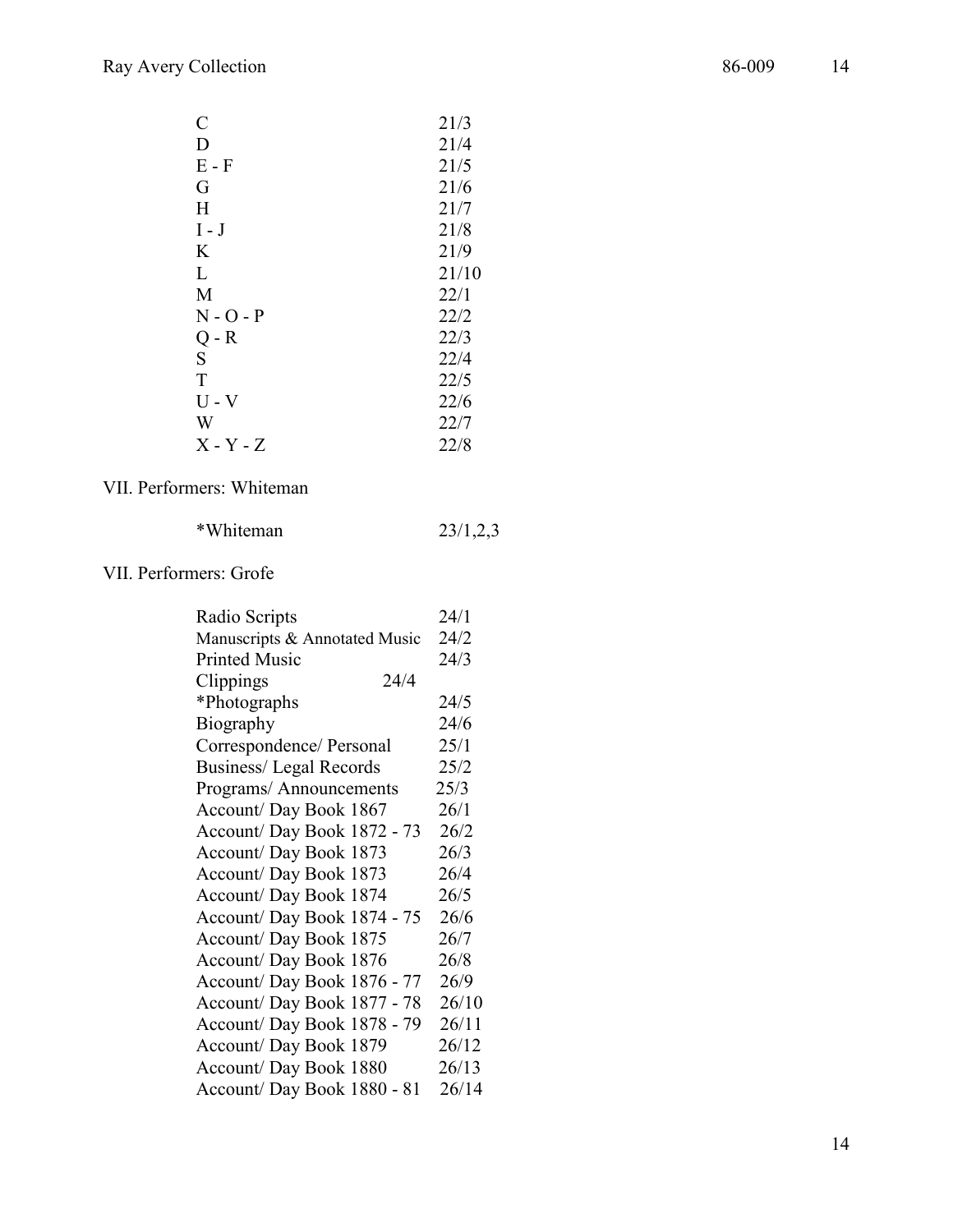| Account/Day Book 1881 - 82 | 26/15 |
|----------------------------|-------|
| Account/ Day Book          | 26/16 |
| Ledger 1871 - 74           | 26/17 |
| Ledger 1871                | 26/18 |
| Ledger 1871 - 72           | 26/19 |
| Ledger 1871 - 72           | 26/20 |
| Ledger 1872 - 75           | 26/21 |
| Ledger 1876 - 80           | 26/22 |
| Diary pp 1 - 24            | 26/23 |
| Diary pp 25 - 48           | 26/24 |
| Diary pp 49 - 72**         | 26/25 |
| Diary pp 109 - 120         | 26/26 |
| Diary pp 121 - 132         | 26/27 |
| Diary pp 133 - 144         | 26/28 |
| Diary pp 145 - 156         | 26/29 |
| Diary pp 157 - 168         | 26/30 |
| Diary pp 169 - 180         | 26/31 |
| Diary pp 181 - 192         | 26/32 |
| Diary pp 193 - 204         | 26/33 |
| Diary pp 205 - 216         | 26/34 |
| Diary pp 217 - 228         | 26/35 |
| Diary pp 229 - 240         | 26/36 |
| Diary pp 241 - 252         | 26/37 |
| Diary pp 253 - 264         | 26/38 |
| Diary pp 265 - 276         | 26/39 |
| Diary pp 277 - 288         | 26/40 |
| Diary pp 289 - 300         | 26/41 |
| Diary pp 301 - 312         | 26/42 |
| Diary pp 313 - 324         | 26/43 |
| Diary pp 325 - 348         | 26/44 |
| Diary pp 349 - 360         | 26/45 |
| Diary pp 361 - 372         | 26/46 |
| Diary pp 373 - 384         | 26/47 |
| Diary pp 385 - 396         | 26/48 |
| Diary pp 397 - 408         | 26/49 |
| Diary pp 409 - 420         | 26/50 |
|                            |       |

\* \* Diary pages 73 - 108 are missing.

| VII. Performers: Grofe (continued): |       |
|-------------------------------------|-------|
| Bierlich Misc.                      | 26/51 |
| Atlas - Elsa Johanna Beirlich       | 26/52 |
| Scrapbook                           | 27/2  |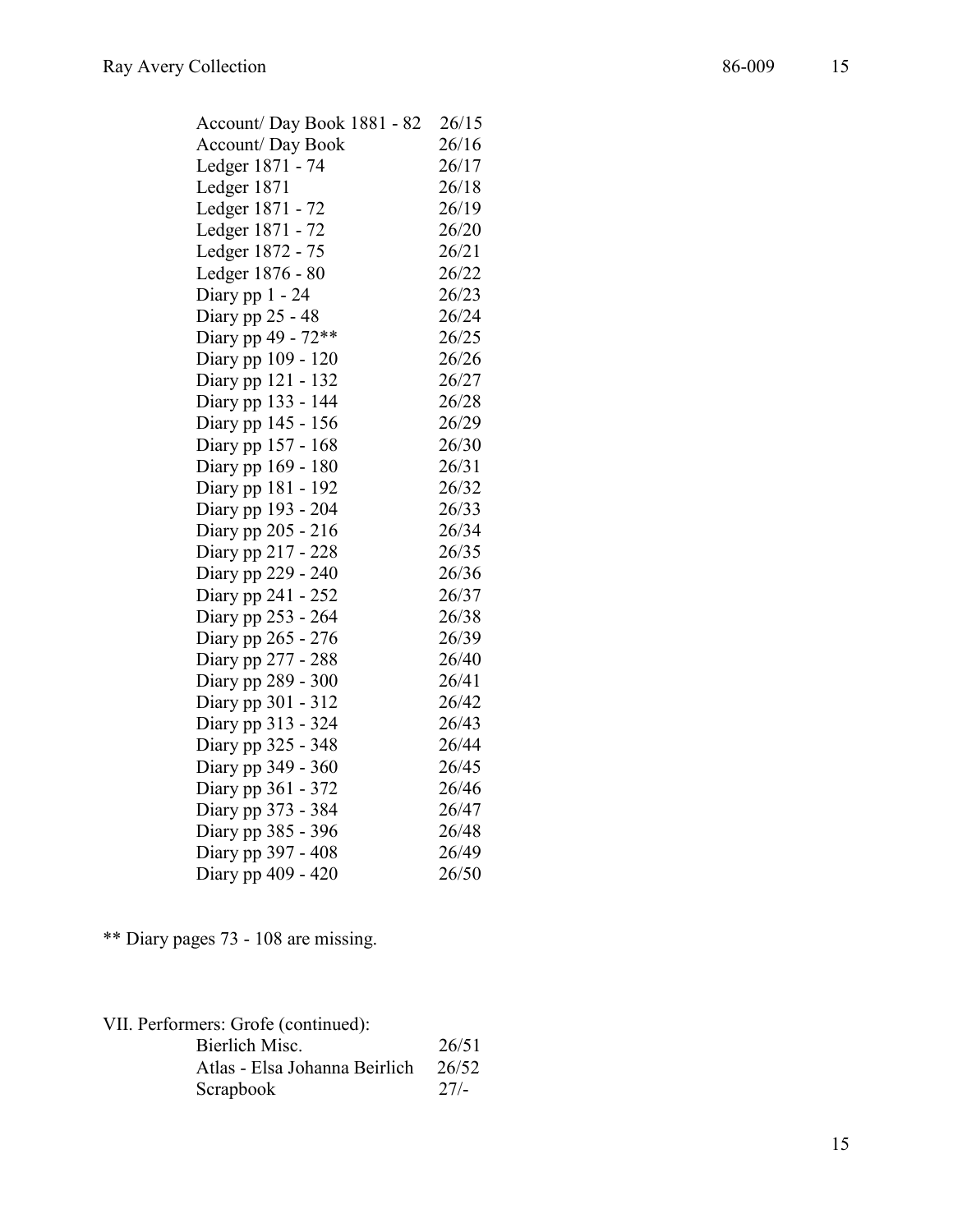| VII. Performers: Mercer     |      |
|-----------------------------|------|
| Sheet Music                 | 28/1 |
| 28/2<br>Clippings           |      |
| *Photographs                | 28/3 |
| Corrrrespondence & Personal | 28/4 |
| Christmas Cards             | 28/5 |
| Manuscripts & Typescripts   | 28/6 |
| Songographies               | 28/7 |
| VII. Performers: Ellington  |      |
| 29/1<br>Clippings           |      |
| <b>Sheet Music</b>          | 29/2 |
| *Photographs                | 29/3 |
| Programs/ Announcements     | 29/4 |
| D. Ellington Jazz Society   | 29/5 |
| Ellington '86               | 29/6 |
| Misc.                       | 29/7 |
|                             |      |

VIII. Personal Mementos

| Scrapbook (Postcards I)  | 30/2  |
|--------------------------|-------|
| Sheet Music Inventory    | 30/2  |
| Scrapbook (Postcards II) | 31/2  |
| Film                     | 31/27 |

\*Transferred to box labeled "Ray Avery Photographs" 1/1

[We need to look at these oversize boxes and see if we can separate materials and catalog them – posters, programs, souvenir books, secondary serials, sheet music.]

### **Ray Avery Oversize Boxes**

| <b>Series</b>      | <b>Folder Title</b>                                | <b>Box/Folder</b> |      |
|--------------------|----------------------------------------------------|-------------------|------|
| I: Black History   |                                                    |                   |      |
|                    | Posters, advertisements                            |                   | 32/1 |
| II: Jazz Scrapbook | Posters, newspapers                                |                   | 32/2 |
| IV: Subject Files  | "The Star Spangled Banner" 32/3                    |                   |      |
|                    | newspaper sheet music<br>Souvenir books, secondary |                   | 32/4 |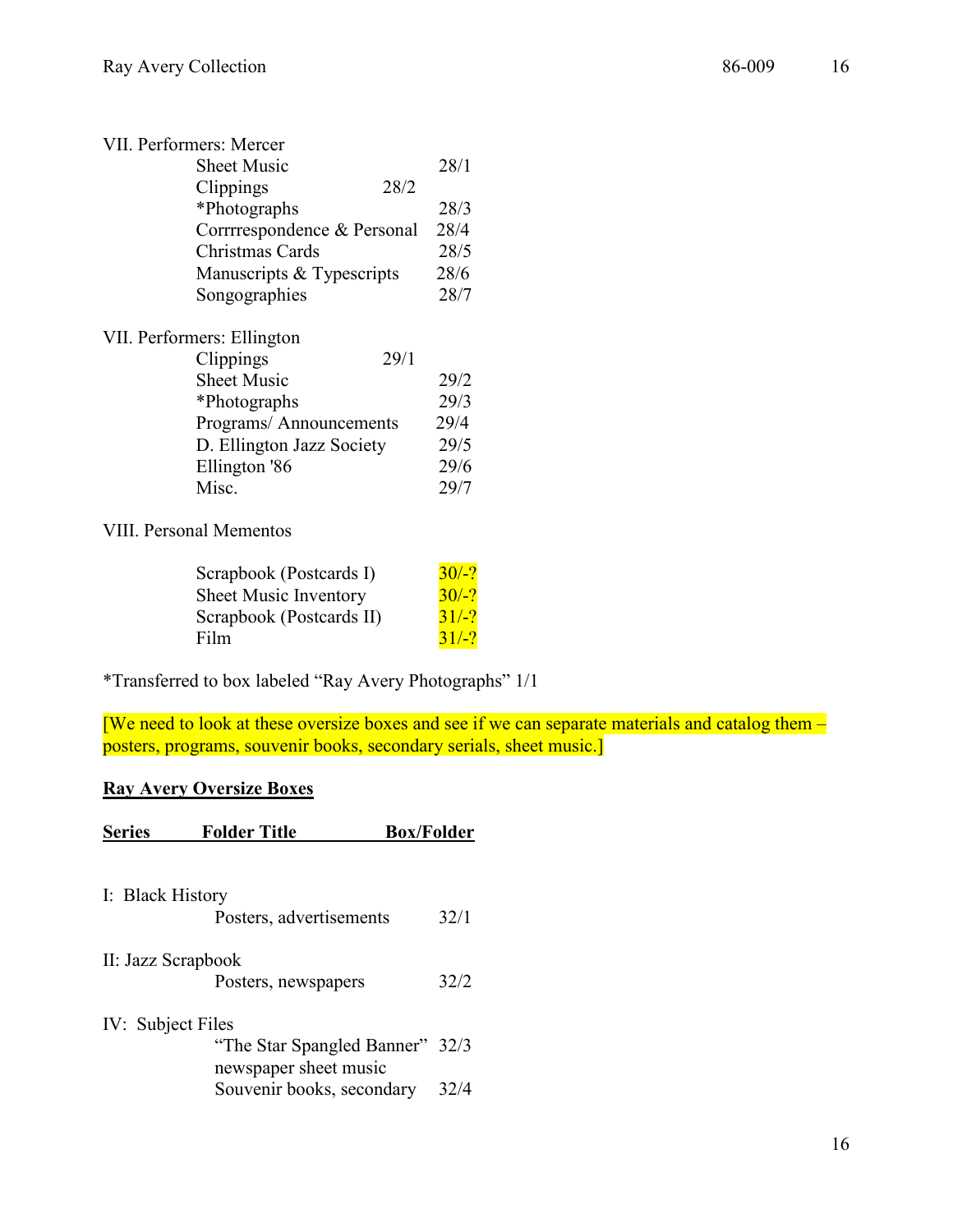# serials, 4 large b/w photos

| VII: Subseries A: Whiteman<br>15 b/w photographs; one<br>record sleeve | 33/1 |
|------------------------------------------------------------------------|------|
| Subseries B: Grofe                                                     |      |
| 8 b/w photographs                                                      | 33/2 |
| 16 b/w photographs                                                     | 33/3 |
| Sheet music, newspaper                                                 | 33/4 |
| clippings, posters                                                     |      |
| Subseries D: Ellington                                                 |      |
| 78rpm record covers; lyrics; 33/5                                      |      |
| advertisements, brochure,                                              |      |
| illustration                                                           |      |
| Down Beat advertisement                                                | 33/6 |
| Miscellaneous Iconographs                                              |      |
| One photo of Charlie                                                   | 33/7 |
| Strickfaden; two illustrations<br>of Louis Armstrong                   |      |
|                                                                        |      |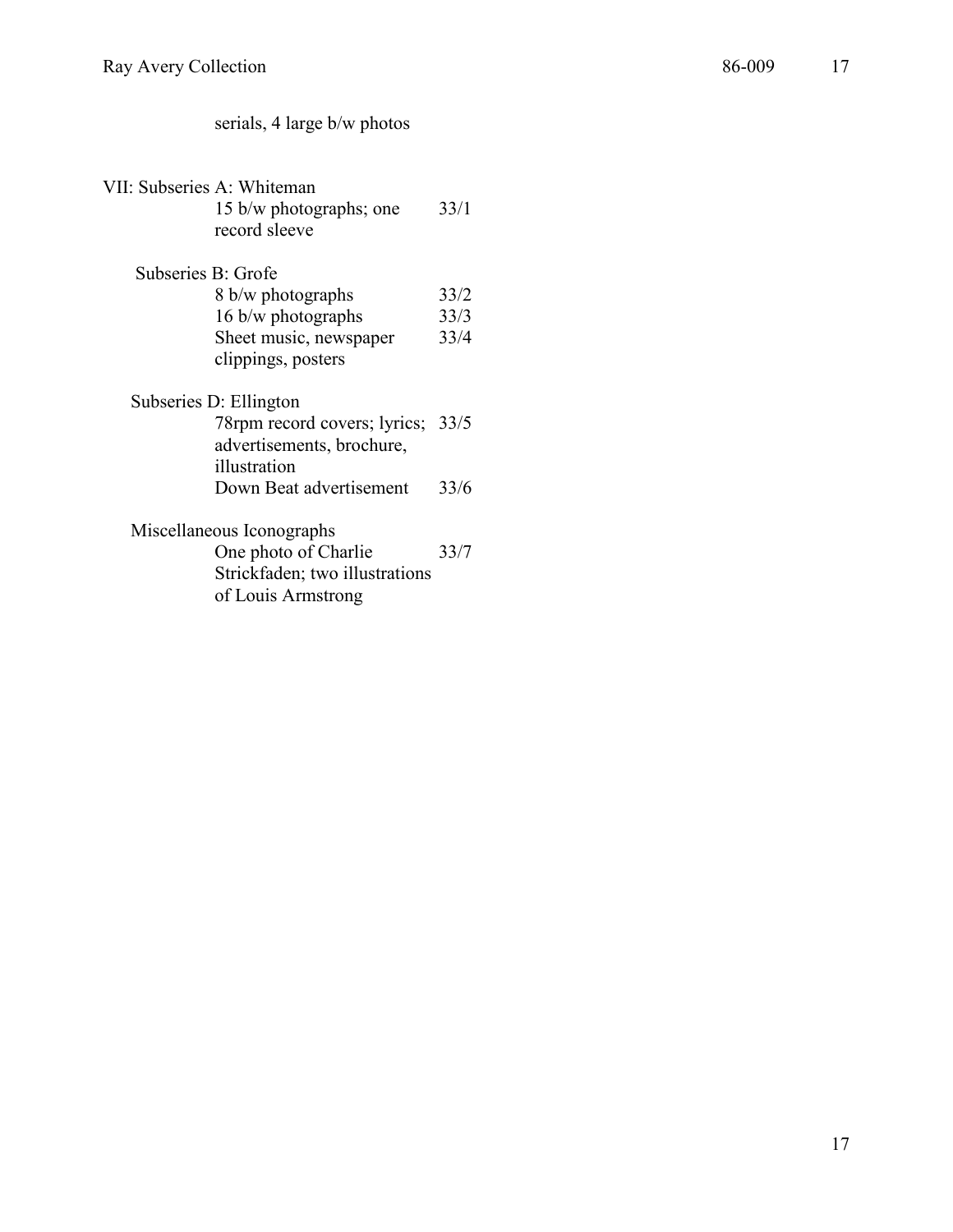# **Materials Cataloged Separately:**

### **Appendix I Black History Materials Transferred to Book Collection**

Baldwin, James. GIOVANNI'S ROOM. Dell Publishing Co., Inc., 1956.

Baldwin. James. NOBODY KNOWS MY NAME. Dell Publishing Co., Inc., 1961.

Clark, Kenneth B. DARK GHETTO. Harper & Row, Publishers, Inc., 1965.

Cleaver, Eldridge. SOUL ON ICE. Dell Publishing Co., Inc.,1968.

Courlander, Harold. NEGRO FOLK MUSIC, U.S.A. Columbia University Press, 1963.

Davis, Jr., Sammy; Boyar, Jane; Boyar, Burt. YES I CAN: THE STORY OF SAMMY DAVIS, JR. Farrar, Straus and Giroux, 1965.

Demijohn, Thom. BLACK ALICE. Doubleday and Co., Inc., 1968.

Dennis, Denise; Willmarth, Susan. BLACK HISTORY FOR BEGINNERS. Writers and Readers Publishing Coorporative, Ltd. and Writers and Readers Publishing, Inc., 1984.

Doctorow, E. L. RAGTIME. Random House, Inc., 1974.

Franklin, John Hope. RECONSTRUCTION: AFTER THE CIVIL WAR. The University of Chicago Press, 1966.

Gaines, Ernest J., THE AUTOBIOGRAPHY OF MISS JANE PITTMAN. The Dial Press, 1971. Griffin, John Howard. BLACK LIKE ME. The New American Library, Inc., 1961.

Hughes, Langston; Meltzer, Milton. A PICTORIAL HISTORY OF THE NEGRO IN AMERICA. Crown Publishers, Inc., 1966.

Kiersh, Edward. WHERE ARE YOU NOW, BO DIDDLEY? Doubleday & Company, Inc., 1986. Kirwan, Albert D. THE REVOLT OF THE REDNECKS. University of Kentucky Press, 1951.

Liebling, A. J. THE EARL OF LOUISIANA. Simon and Schuster, 1961.

Liebow, Elliot. TALLY'S CORNER: A STUDY OF STREETCORNER MEN. Little, Brown and Company (Inc.), 1967.

Mayer, Robert A. BLACKS IN AMERICA: A PHOTOGRAPHIC RECORD. International Museum of Photography at George Eastman House, 1986.

Pratt, Fletcher. CIVIL WAR IN PICTURES. Garden City Books, 1955.

Romero, Patricia W. IN BLACK AMERICA. United Publishing Corporation, 1969.

Rose, Arnold. THE NEGRO IN AMERICA. Harper and Brothers, 1948.

Smith, Lillian. STRANGE FRUIT. Cornwall Press, 1944.

Terry, Robert W. FOR WHITES ONLY. William B. Eerdmans Publishing Co., 1970.

Tweedle, John. A LASTING IMPRESSION: A COLLECTION OF PHOTOGRAPHS OF

MARTIN LUTHER KING, JR. University of South Carolina Press, 1983.

Woodward, C. Vann. THE STRANGE CAREER OF JIM CROW. 3nd rev. ed. Oxford University Press, 1977.

Woodward, C. Vann. THE STRANGE CAREER OF JIM CROW. 2nd rev. ed. Oxford University Press, 1970.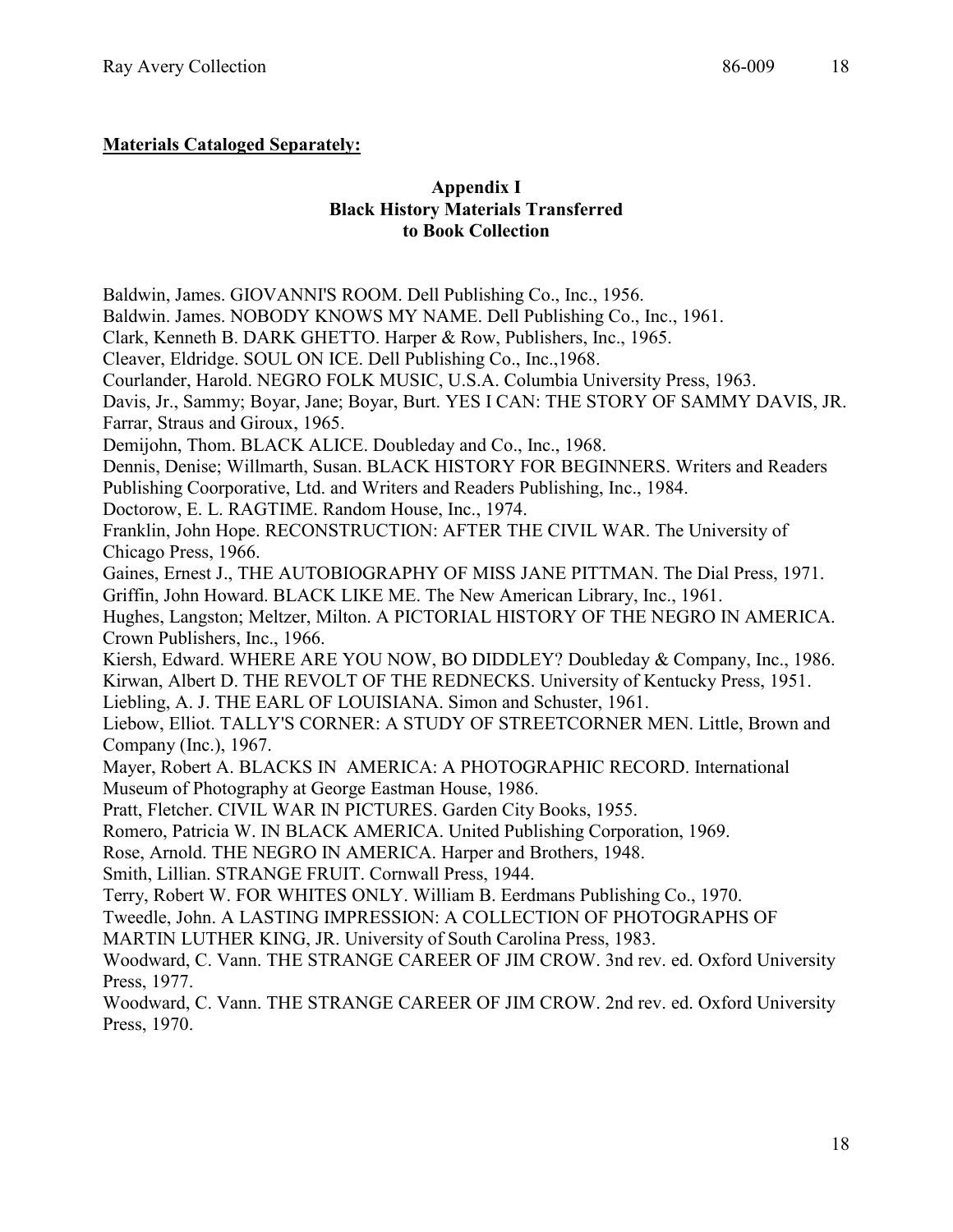### **Appendix II Materials Transferred to Sound Recording Collection**

#### 78s, arranged by label/issue number:

ALPHA. 1002. Neil Lawrence and the Joe Hembree Trio. Lou'siana voodoo man/ Two of a kind. BRUNSWICK. 2177. Carl Fenton's Orchestra. Leave me with a smile-Fox trot/ Weep no more my mammy

BRUNSWICK. 2228. Criterion Quartet. Little cotton dolly/ Kentucky babe.

BRUNSWICK. 2287. Criterion Quartet. Swing along/ Mammy's lullaby.

BRUNSWICK. 2441. Carl Fenton's Orchestra. Annabelle- Fox trot/ Carolina mammy. (3 copies)

BRUNSWICK. 5004. Marie Tiffany and Male Trio. Carry me back to old Virginny/ Criterion Quartet. Old black Joe.

BRUNSWICK. 5133. Marie Tiffany and Mixed Trio. Little Alabama coon/ Such a li'l fellow. COLUMBIA. 805. Minstrels. My old Kentuckey home.

COLUMBIA. 1719. Bob Roberts. Tain't no disgrace to run when you're skeered.

COLUMBIA. 17133-D. Stanely Holloway. The negro preacher/ The parson of puddle.

COLUMBIA. A160. Columbia Orchestra. The invincible eagle march/ Darkey tickle.

COLUMBIA. A221. Banjo solo. Darkey's Patrol/ Cornet and trombone duet. Birds of the forest. COLUMBIA. A293. George Alexander. I want what I want when I want it/ Arthur Collins. The

parson and the turkey.

COLUMBIA. A696. Frank C. Stanley and Byron G. Harlan. Dixie/ Carroll C. Clark. De little old log cabin in de lane.(2 variants)

COLUMBIA. A852. Carroll C. CLark. Massa's in the cold, cold ground/ Carry me back to Tennessee.

COLUMBIA. A1041. Brown Brothers Saxophone Quintette. American patrol/ The bullfrog and the coon.

COLUMBIA. A1475. Columbia Ladies Quartette. Little Alabama coon/ Rockin' in de win'.

COLUMBIA. A1765. Nat M. Wills. No news, or, what killed the dog/ Two negro stories (1)The head waiter. (2)The colored social club.

COLUMBIA. A1999. Harry C. Browne. Nigger love a watermelon, Ha! Ha! Ha!/ Old Dan Tucker. COLUMBIA. A2051. Columbia Stellar Quartette. When the corn is waving, Annie dear/ Old black Joe.

COLUMBIA. A2058. Howard Kopp and Samuel Jospe. Uncle Tom-One step/ Yaaka hula hickey dula.

COLUMBIA. A2064. George O'Connor. Nigger blues/ Al Jolson. I'm saving up the means to get to New Orleans.

COLUMBIA. A2114. Broadway Quartette. Mammy's little coal black rose/ Charles Harison and Inez Barbour. Love me at twilight.

COLUMBIA. A2235. Golden and Marlowe. The hospital patient/ Darkey's oration on women.

COLUMBIA. A2450. Louise, Ferera, and Greenus. The Missouri waltz/ Little Alabama coon.

COLUMBIA. A2478. Al Jolson. I'm all bound 'round with the Mason Dixon Line/ Collins and Harlan. Darktown strutter's ball.

COLUMBIA. A2550. Marimbaphone Band. There's a lump of sugar down in Dixie/ At the cotton pickers' ball. (3 copies)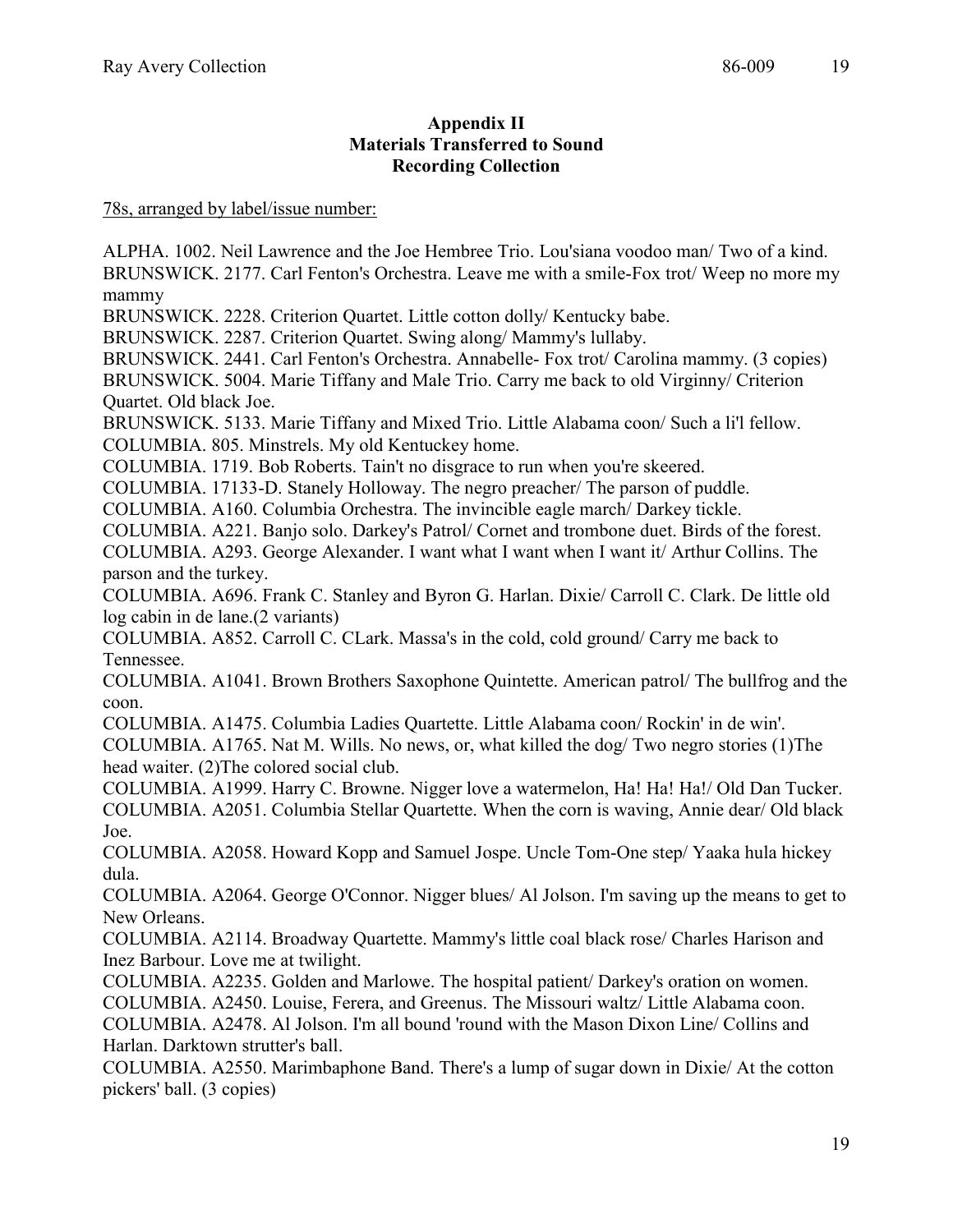COLUMBIA. A2572.Evan Davies. Mrs. Rastus Johnson at the wedding/ My possum hunt.

78s, arranged by label/issue number(continued):

COLUMBIA. A2623. Sterling Trio. Everything is peaches down in Georgia/ The pickaninnies paradise.

COLUMBIA. A2747. Waldorf-Astoria Dance Orchestra. The red lantern/ The Happy Six. Mammy's lullaby.

COLUMBIA. A2771. Nora Bayes. You can't get lovin' where there ain't any love/ Mammy's pickaninny don't you cry.

COLUMBIA. A2853. Harry C. Browne and the Peerless Quartette. Keemo Kimo/ Hear dem bells. COLUMBIA. A2889. Oscar Seagle. Golden Crown/ Standin' in the need o' prayer.

COLUMBIA. A2900. Prince's Orchestra. Happy days in Dixie/ Smokey mokes.

COLUMBIA. A2941. Bert Williams. Ten little bottles/ Unlucky blues.

COLUMBIA. A3372. Yerkes Jazarimba Orchestra. My mammy/ The Happy Six. Do you ever think of me?.

COLUMBIA. A3450.Southern Negro Quartette. I ain't givin' nothin' away/ Sweet mamma (Papa's getting mad).(2 copies)

COLUMBIA. A3500. Vernon Dalhart. Weep no more (My mammy)/ Al Jolson. April showers. COLUMBIA. A3627. Frank Westphal and His Rainbow Orchestra. Those longing for you blues/The Happy Six. Pick me up and lay me down.

COLUMBIA. A3650. Billy Jones. Why should I cry over you/ Hart Sisters. Sleepy little village.

COLUMBIA. A3690. Ray Miller and His Orchestra. Early in the morning/ Dixie highway.

COLUMBIA. A3697. Eddie Elkins' Orchestra. Coal black mammy/ Tempting.

COLUMBIA. A3854. Al Johnson. Coal black mammy/ Shannon Four. Lindy lady.

DECCA. 1526. Ambrose and His Orchestra. Deep Henderson/ Cotton picker's congregation. EDISON. 50520. Arthur Collins. The preacher and the bear/ Golden and Heins. A coon possum hunt.

EDISON. 80727. Losey's Instrumental Quartet. Massa's in de cold,cold ground/ Forgotten.

EDISON. Edward Meeker and Empire Vaudvill Co. Whistling coon. Golden and heins. The colored recruits.

EMERSON. 1034. Emerson Military Band. Mammy o'mine/ Tell me.

GENNETT. 4945. Billy Jones. Three o'clock in the morning/ Ernast Hare. Coal black mammy.

GENNETT. 5662. Washington's Kentucky Quartette. I will be da/ Throw 'way dem ole shoes.

HYTONE. L- 69. Fred Van Eps. Dixie medley/ Southern melodies medley.

JAZZ MAN. Lu Watters' Yerba Buena Jazz Band. Muskrat ramble/ Smokey mokes.

JAZZ MAN. [Number 5] Lu Watters' Yerba Buena Jazz Band. Cake walking babies/ Riverside blues.

MASTERPIECE. 8523. Male Chorus. My old Kentucky home/ Jeannie with the light brown hair. MELOTONE. 6-10-11. Rudy Vallee and His Connecticut Yankees. The way you look to-night/ Bojangles of Harlem.

MONARCH/ VICTOR RECORD. 285. Metropolitan Opera. Suwanee River.

MONARCH/ VICTOR RECORD. 2915. Bob Roberts. Oysters and clams.

OKEH. 4067. Evelyn Cox-Joseph Phillips. When two hearts discover/ Crescent Trio. Picknanny blues.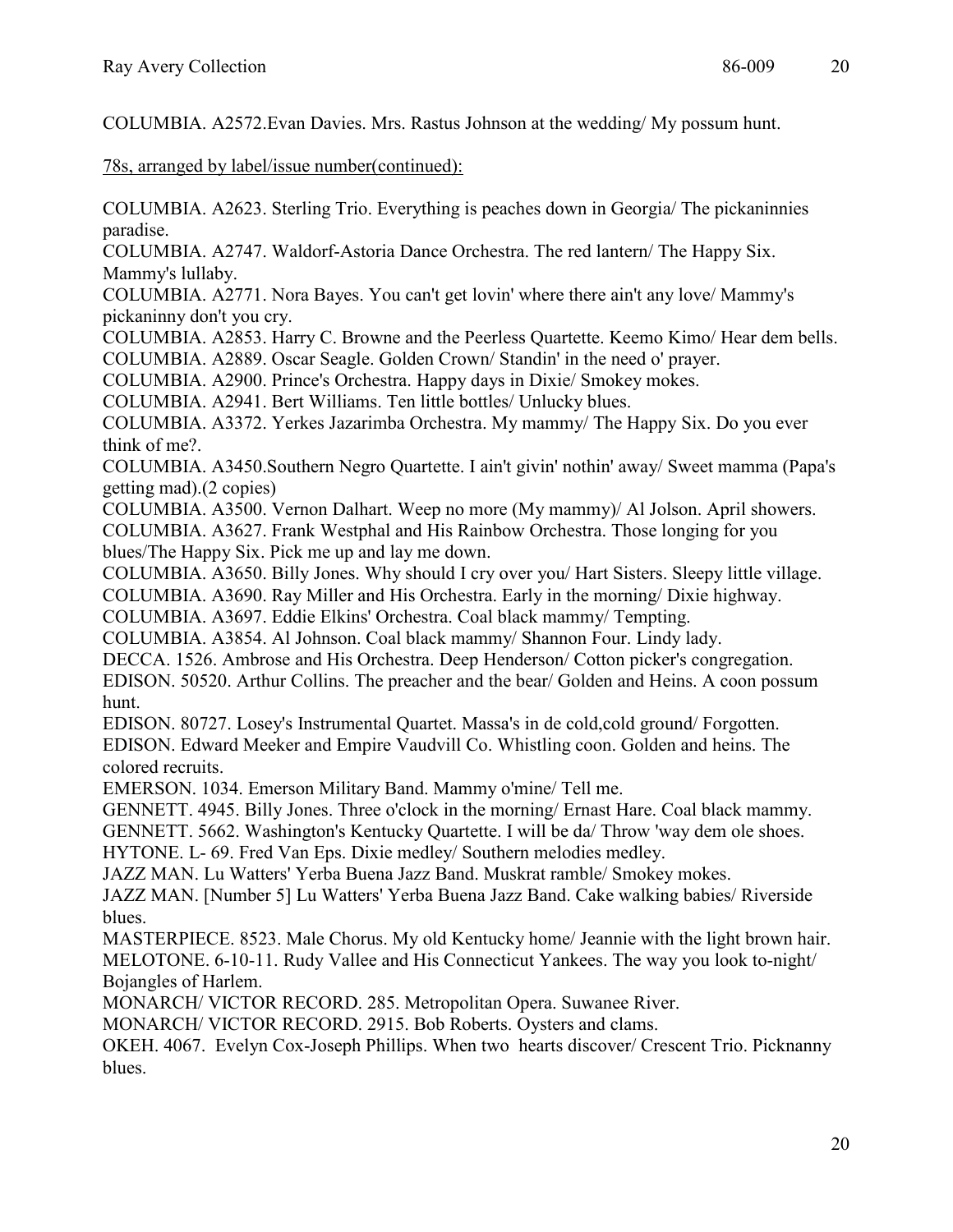OKEH. 4456. Billy Jones and Ernast Hare. Ten little fingers and little toes/ Shannon Four. Plantation lullaby.

OKEH. 4704. Ernast Hare. Wagset watermelon/ Jack and the beanstalk.

OXFORD. 1101. Negro Shout. Turkey in the straw.

PARAMOUNT. 20011. Henry Burr. Picknanny blues/ Let the Rest of the world go by.

78s, arranged by label/issue number (continued):

PEACOCK. 1753. Otis Jackson. The life story of Madame Betune - part one/ part two.

PURITAN. 11011. Henry Burr. Picknanny blues/ Qula Helena Evans. Let the rest of the world go by.

SILVERTONE. 47037. Vocal Quartette. Mammy's little coal black rose.

STANDARD DISC RECORD. 3094. [Baritone solo]. Tennessee.

STANDARD DISC RECORD. 3494. [Baritone and tenor duet]. Susan, kiss me good and hard.

STANDARD DISC RECORD. 3611. [Baritone and tenor duet]. Lovin' time.

VICTOR. 5636. Edwin Whitney. The darky and the boys.

VICTOR. 16079. Arthur Pryor's Band. On Jersey shore march/ Coon band contest.

VICTOR. 16104. Haydn Quartet. I'se gwine back to Dixie/ Victor Drum, Fife and Bugle Corps. My Maryland march.

VICTOR. 16149. Peerless Quartet. Moonlight on the lake/ Victor minstrels no. 10 (Bye, bye, my sailor boy/ Good bye, Honey, good bye). (2 variants).

VICTOR. 16215. Arthur Collins. Every little bit, added to what you've got, makes just a little bit more/ Any rags.

VICTOR. 16218. Haydn Quartet. Massa's in the cold, cold ground/ Cornfield Medley.

VICTOR. 16448. Fisk University Jubilee Quartet. 1-Little David, play on yo' harp. 2- Shout all over God's heaven/ I couldn't hear nobody pray.

VICTOR. 16466. Fisk University Jubilee Quartet. Roll, Jordon, roll/ Rev. J.W. Meyers. Banjo song.

VICTOR. 16507. Frank C. Stanley Peerless Quartet. Big Bass Viol (Bohamon)/ Golden and Hughes. Epitaphs, or two darkys in a cemetery.

VICTOR. 16531. Harlan and Stanley. Tramp, tramp,tramp/ Peerless Quartet. Old Black Joe.

VICTOR. 16540. Golden and Hughes. Down in Turkey Hollow/ Collins and Harlan. Sugar moon.

VICTOR. 16686. Haydn Quartet. Old dog tray/ Billy Murray. Hear dem bells.

VICTOR. 16729. Arthur Pryor's Band. Pretty black eyed Susan/ Collins and Harlan. Yucatana man.

VICTOR. 17011. Golden and Hughes. Aunt Mandy/ Arthur Collins. The ghost of the banjo coon.

VICTOR. 17020. Collins and Harlan. Everybody's doing it now/ Golden and Hughes. Darktown poets.

VICTOR. 17039. Elsie Baker. Pickaninny's lullaby/ John Barnes Wells. Mammy's song.

VICTOR. 17097. Henry Burr. Tell me, Sweet Rose/ Peerless. Quartet. Down de Lover's Lane.

VICTOR. 17256. Billy Golden. Turkey in de straw/ Collins and Harlan. Nigger loves his 'possum.

VICTOR. 17305. Haydn Quartet. In the evening by the moonlight (Old plantation air)/ Marguerite Dunlap. Massa's in de cold, cold ground. (2 variants).

VICTOR. 17369. Guido Gialdini. Love's smile waltz/ Fred van Eps. Frolic of the coons.

VICTOR. 17465. Victor Military Band. Peg o' my heart- One step or turkey trot/ Pullman porters on parade- Medley one-step or turkey trot.

VICTOR. 17650. Morton Harvey. I want to go back to Michigan (Down on the farm)/ American Quartet. At the Mississippi cabaret.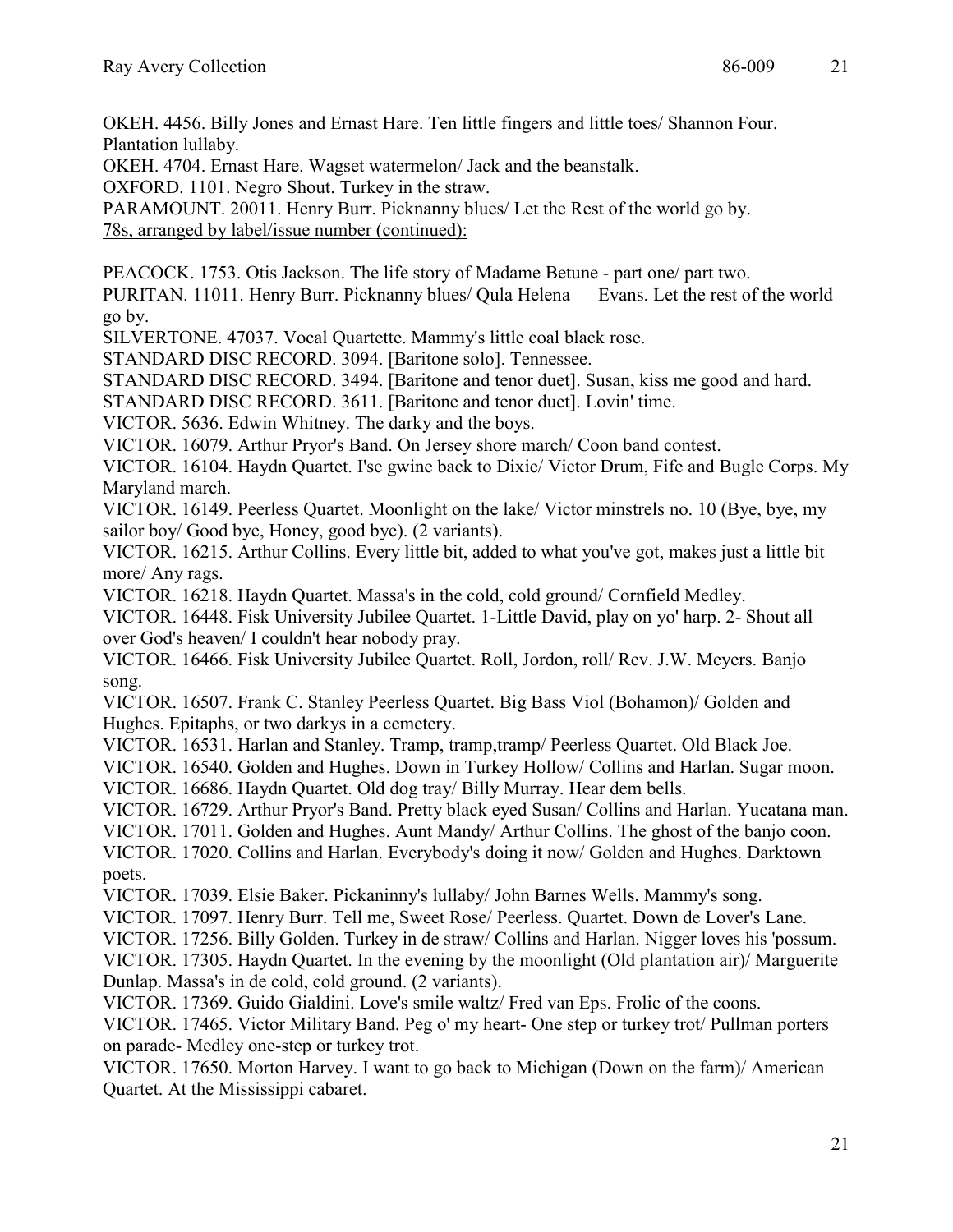VICTOR. 17688. Tuskegee Institute Singers. Go down Moses/ I want to be like Jesus. VICTOR. 17818. Ralph Bingham. Mrs. Rastus at the telephone/ Jests from Georgia. (3 variants).

78s, arranged by label/issue number(continued):

VICTOR. 17918. Olive Kline- Elsie Baker Marguerite Dunlap. Go to sleep, my dusky baby/ Rockin' time.

VICTOR. 18116. Fred Van Eps Daly's reel- One step and buck dance/ Medley of southern melodies.

VICTOR. 18127. Venetian Trio. Old folks at home (Swanee River)/ Neapolitan Trio. My old Kentucky home.

VICTOR. 18174. Victor Military Band. Nigger blues- Fox trot/ Joe Turner blues- Medley fox trot.

VICTOR. 18183. Orpheus Quartet. Mammy's little coal black rose/ When evening shadows fall. (5).

VICTOR. 18195. Orpheus Quartet. Carry me back to old Virginny/ Peerless Quartet. Darling Nellie Gray.

VICTOR. 18225. American Quartet. How's every little thing in Dixie/ Peerless Quartet. In the days of Old Black Joe.

VICTOR. 18231. Ralph Bingham. Goldstein behind the bars/ Mrs. Rastus Johnson at the wedding. (2).

VICTOR. 18237. Tuskegee Institute Singers. (1) Roll, Jordan roll; (2) I want God's heaven to be mine/ Nobody Knows the trouble I see.

VICTOR. 18376. Six Brown Brothers. The Darktown Strutters' Ball- Fox trot/ Van Eps Trio. Razzberries- One-step.

VICTOR. 18394. Earl Fuller's Famous Jazz Band. Li'l' Liza Jane- One step/ Coon band contest-Fox trot.  $(3)$ .

VICTOR. 18512. Vernon Dalhart. Rock-a-by your baby with a Dixie melody/ Sterling Trio. The pickaninny's paradise. (2).

VICTOR. 18519. Conway's Band. Old folks at home (Swanee River), Juanita (Mrs. Norton)/ Old Black Joe, Massa's in de cold, cold ground.

VICTOR. 18587. Ralph Bingham. Mrs. Rastus Johnson's joy ride/ Brother Jones' sermon. VICTOR. 18615. Joseph C. Smith's Orchestra. Waiting- Medley fox trot/ Mammy o' Mine- Medley one-step.(2 copies).

VICTOR. 18617. All Star Trio. Alcholic blues-Medley fox trot/ Jerry-Medley fox trot.

VICTOR. 18698. The Benson Orchestra of Chicago. Chili bean-Fox trot/ My little bimbo-One step.

VICTOR. 18730. Peerless Quartet. My mammy/ Albert Campbell - Henry Burr. Underneath Hawiian Skies.

VICTOR. 18737. Paul Whiteman and his Orchestra. My mammy-Medley fox trot/ Humming-Medley fox trot.

VICTOR. 18815. "Black Face" Eddie Ross. Ross' dog trot/ Ross' reel.

VICTOR. 18825. Paul Whiteman and his Orchestra. Weep no more my mammy-Fox trot/ April showers-Fox trot.

VICTOR. 18908. Peerless Quartet. Rock me in my Swanee cradle/ Sterling Trio. Old Kentucky moonlight.

VICTOR. 18939. Paul Whiteman and his Orchestra. Coal black mammy-Fox trot/Tricks-Fox trot. VICTOR. 19013. Shannon Quartet. Kentucky Babe/ Little cotton dolly.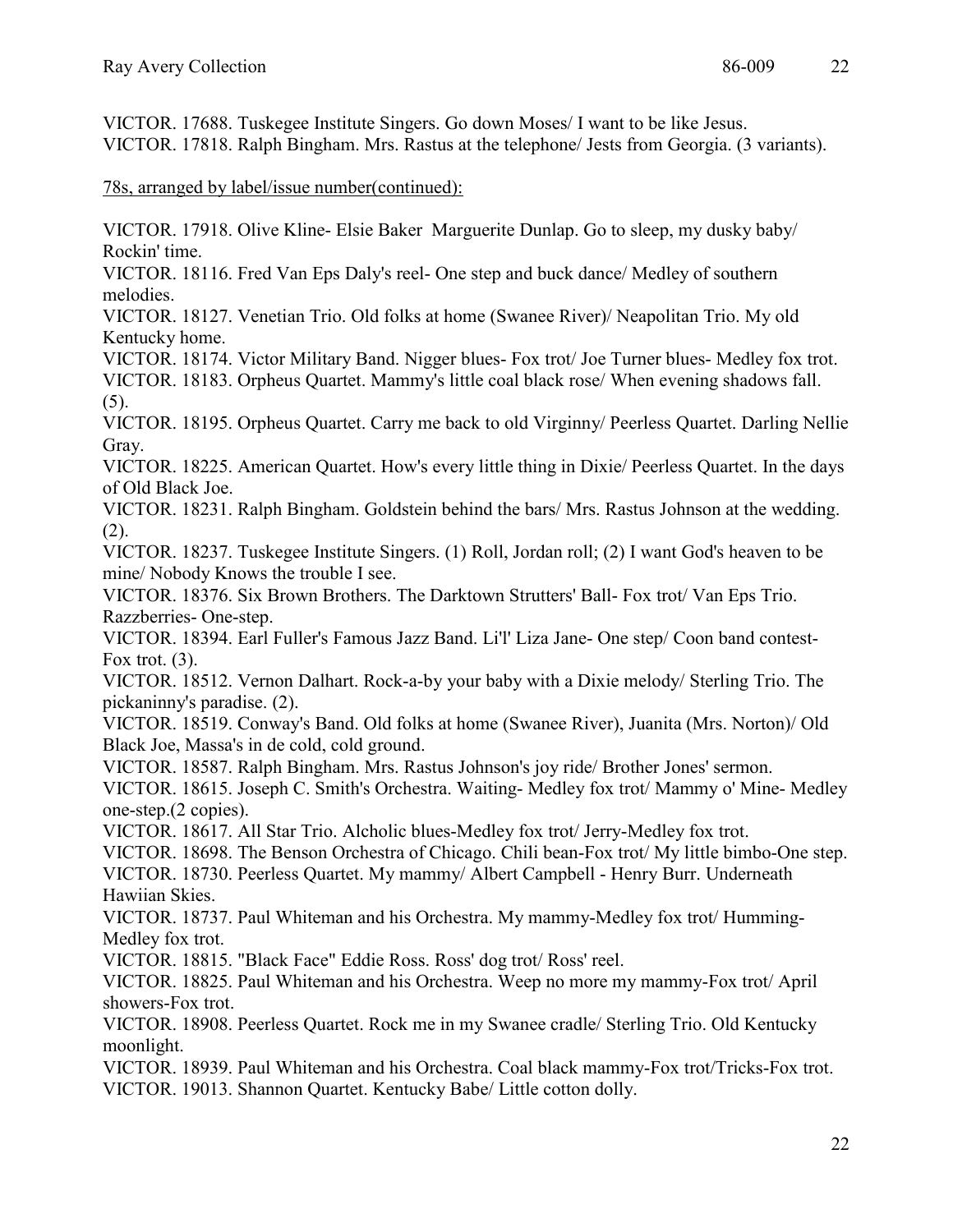VICTOR. 19087. The Great White Way Orchestra. Stella-Fox trot/ Carolina mammy-Fox trot.

VICTOR. 19125. The Great White Way Orchestra. Oh Susanna-Medley Fox trot/ The Troubadours. Southern melodies-Waltz.

VICTOR. 19227. Marian Anderson. Deep river/ My way's cloudy.

VICTOR. 19343. Shannon Quartet. Little Alabama coon/ My Creole Sue.®PG¯

VICTOR. 20093. "Sam 'n' Henry". Sam's speech at the colored lodge/ Sam 'n' Henrey at the fortune tellers.

78s, arranged by label/issue number (continued):

VICTOR. 20976. Nat Shilkret and the Victor Orchestra. Wherever you are-Fox trot/ Headin' for Harlem-Fox trot.

VICTOR. 21842. Utica Institute Jubilee Singers. Balm in Gilead/ Leaning on the Lord.

VICTOR. 25106. Paul Robeson. The killing song/ Congo lullaby.

VICTOR. 25261. Victor Dance Orchestra. Moon winks-Three step/ Cake walk.

VICTOR. 25746. Eve Symington. La petite amie/ Blackman's lullaby.

VICTOR RECORD. 1416.Haydn Quartet Medley of plantation songs.

VICTOR RECORD. 1862. George Graham. Colored funeral.

VICTOR RECORD. 1997. Haydn Quartet. My old Kentucky home.

VICTOR RECORD. 2519. Arthur Collins. Any rags?.

VICTOR RECORD. 2672. Haydn Quartet. Old plantation scenes no. 2 - The old cabin home.

VICTOR RECORD. 2673. Haydn Quartet. Old plantation scenes no. 3 - The wanderer's return.

VICTOR RECORD. 2931. Miss Quinn and Mr. Thompson/ Suwanee River.

VICTOR RECORD. 4110. Bob Roberts. You must think I'm Santa Claus.

VICTOR RECORD. 4345. Haydn Quartet. In the evening by the moonlight.

VICTOR RECORD. 4515. Billy Golden. Turkey in de straw.

VICTROLA. 64564. Alma Gluck. I'se gwine back to Dixie.

VICTROLA. 64697. Mabel Garrison. Little Alabama coon.

VOCALION. 14315. The Bar Harbor Society Orchestra. Old timers-Fox trot/ Southern medley-One step.

VOCALION. 14338. Criterion Male Quartet. Kentucky babe/ Cotton dolly.

VOCALION. 14376. Criterion Male Quartet. Honey, I wants yer now/ De sandman.

VOCALION. 14482. Criterion Male Quartet. Ole Uncle Moon/ Mammy's lullaby.

ZON-O-PHONE RECORD. 456. Hagar's Orchestra. Darkies tickle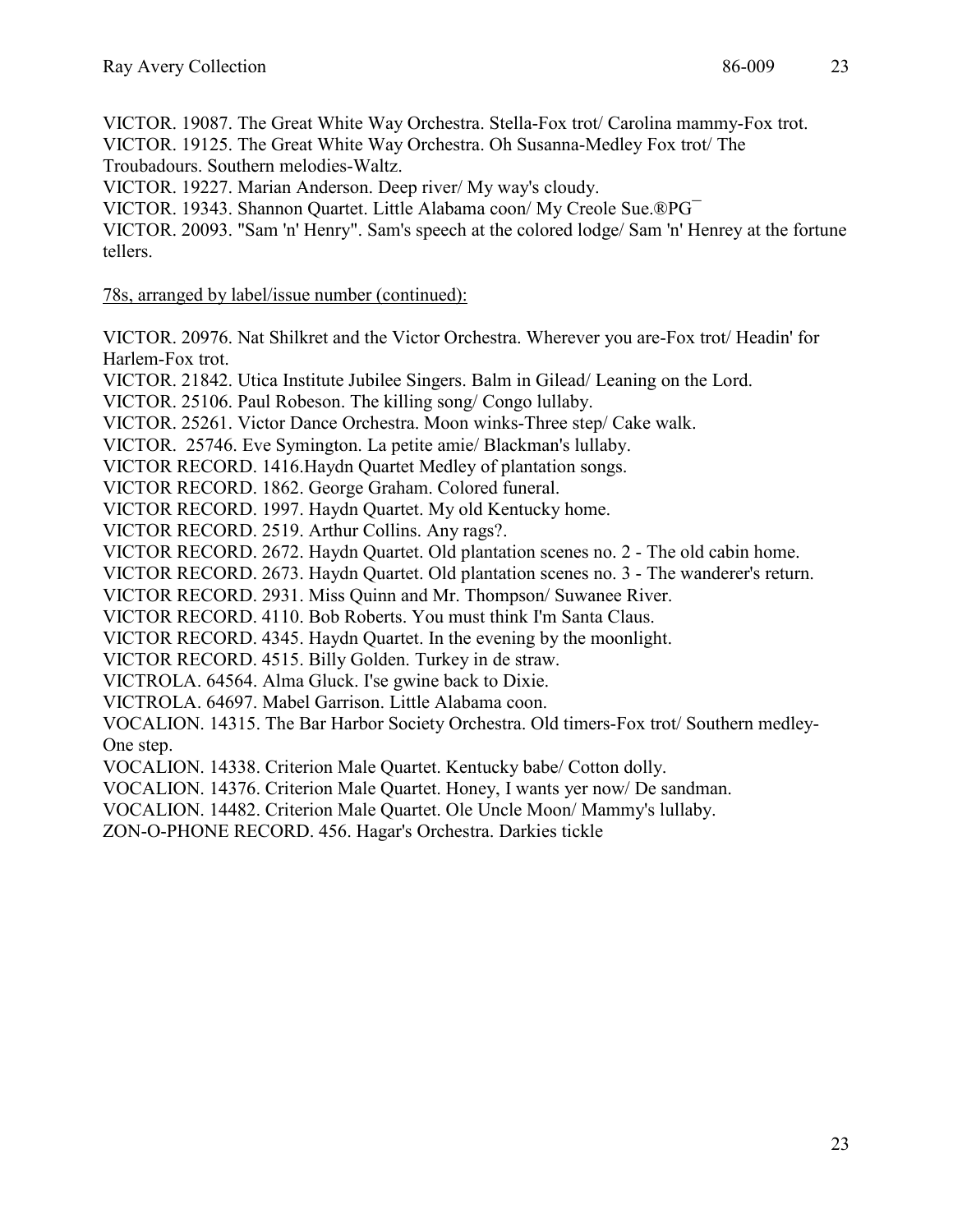45s, arranged by label/issue number:

AFFIE RECORDS. AR 301. Henry Love & No. 1 Explosion. Black child crying/ 186,000 miles per second.

AMANDA. 45-401. The Hudson Chorale. I have a dream/ We shall overcome.

BEATRIX RECORDS. 45-622. Billy Daniels. "Maybe God is black"/ "Our own living love song". BLACK FORUM. B20000F. Elaine Brown. "No time"/ "Until we're free.

BUDDAH RECORDS. BDA 197. Three Rivers Blues Band. Captain America/ (I'm just a) Freedom rider.

CONDOR. C-200. Broad Street Gang. Free the black man's chains.

COTILLION. 45-44138. Brook Benton. A black child can't smile.

DYNAMO RECORDS. D-134. Inez and Charlie Foxx and Their Mockin' Band. "We got a chance to be free"/ "Speed ticket".

EDSEL. 787. Harold Jackson and the Jackson Brothers. The freedom riders/ Travelin'.

ERA RECORDS. 3177. Tommy Mosley. Wishing well/ Big fat mama from New Orleans.

ESP-DISC. ESP-4561 DJ. Jerry Moore. Ballad of Birmingham/ Winds of change. (2 copies).

EXELLO RECORDS. 45-8009. Dr. Martin Luther King Jr. Remaining awake through a great revolution - Part 1/ Part 2.

FLYING DUTCHMAN. FD 26006. Rosko. A love supreme/ Bob Theile Emergency. Lament for John Coltrane.

FLYING DUTCHMAN. FD-26011. Gil Scott-Heron with Pretty Purdie & the Playboys. Home is where the hatred is/ The revolution will not be televised.

FLYING DUTCHMAN. FD-26015. Gil Scott-Heron with Pretty Purdie & the Playboys. Lady Day and John Coltrane/ Save the Children. (2 copies).

FOGGY LOVE. 45-901. Dale Kahr & Christy Boughn. Black is black/ Moon child.

G.N.P. GNP-153X. Paul Bley Quartet. Porgy/ I remember Harlem.

GOOD TIME JAZZ. 45073. Firehouse Five Plus Two. Lonesome railroad blues/Runnin' wild. GORDY. G-7023. Rev. Martin Luther King. I have a dream/ Liz Lands. We shall overcome. (2 copies).

GORDY. GEP-906. Rev. Martin Luther King. 1. Segregation is wrong 2. Urgency of Moment/ 1. The price of freedom 2. I have a dream.

HERB JEFFERIES. RRE-101/ REE-102. Herb Jefferies with Richard Hazard and his Orchestra. The conqueror/ The heart of a woman.

HI RECORDS. 5N-2298. Heinsight. Harlem shuffle/ Disco hustle.

IMPERIAL RECORDS. 66327. Danny Wagner and the Kindred Soul. Harlem shuffle/ When Johnny comes marching home.

JAMAL. MS 3170. J. Gwanga and African Explision. African sausage/ Szaba-Szaba.

JAN MAR RECORDS. JA-309. Doye O'Dell. Freight Train Goin' Home/ Old Jimmy.

JEWEL RECORDS. JEWEL 277. Bill Moss and the Celestials. A prayer for the Georgia mothers/ Theme for the Georgia tragedy.

JEWEL RECORDS. JEWEL 843. Don Evans. The black American/ The Black Americans. Battle hymn of the Republic. (4 copies).

JEWEL RECORDS. SL 1637. Stanley Winston. No more ghettos in America.

JOKER RECORDS. 711. Ricardo King. This is the moment/ At the Harlem Center. (2 copies).

KAPP. K-436X. State Choir of Southwestern Michigan,Church of God in Christ. Going to heaven to meet the King - Part 1/ Part 2.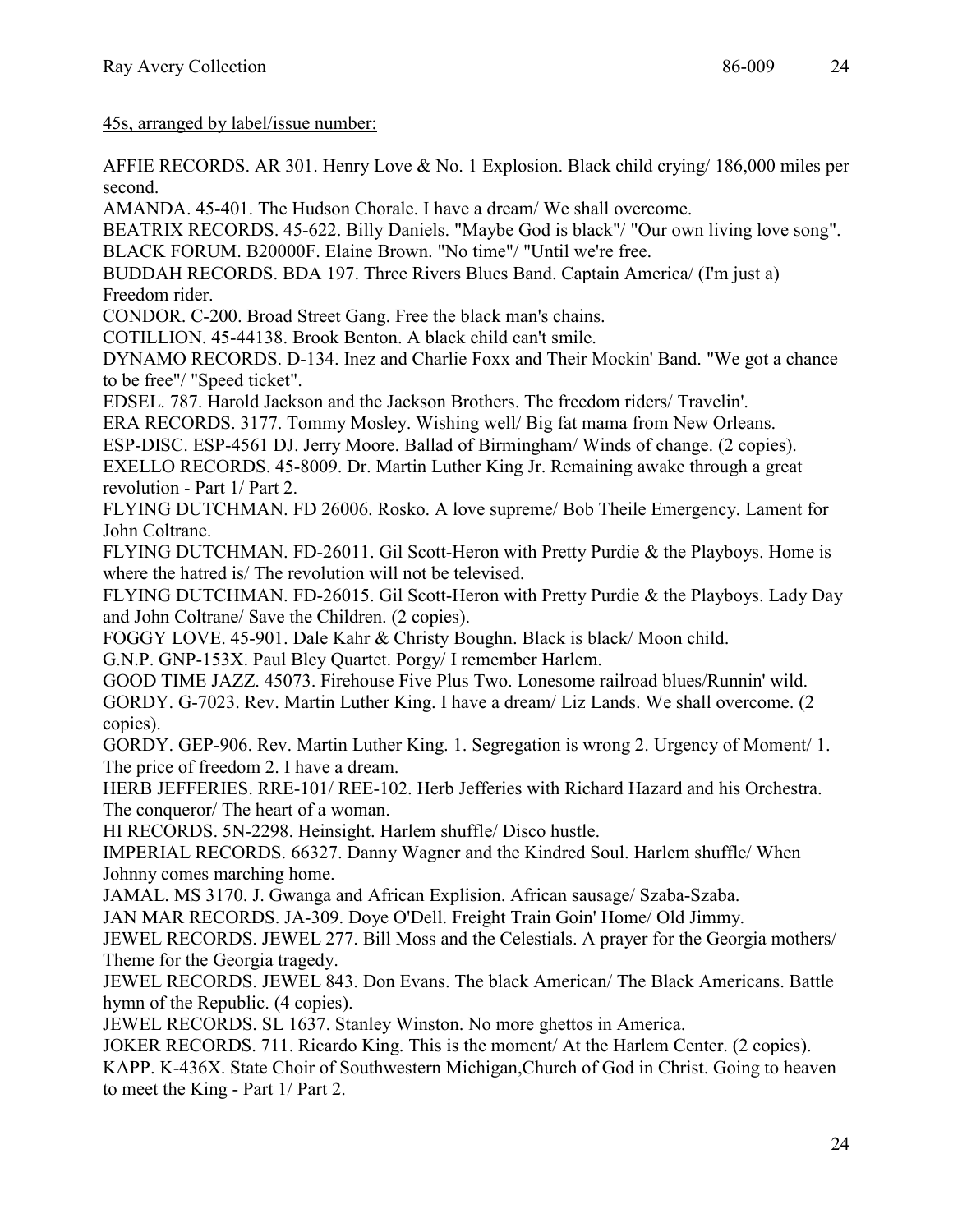KIRSHNER. 63-5006. The Globetrotters. Gravy/ Cheer me up.

KIRSHNER. SPS-45-257. The Globetrotters. Duke of Earl.

LINTERNA MUSICA. SP 1285-012. Clonicos. Hande/ in-out/ Aspetti diversi.

M-G-M. K13927 SS. Kim Weston. Lift ev'ry voice and sing/ This is America.

MALA RECORDS. M-12,025. Nikki Lee. And black is beautiful/ Faith within. (3 copies).

45s, arranged by label/issue number(continued)

MAN-CHILD RECORDS. 5001. The Sister's Love. This time tomorrow/ I know you love me. MIRA RECORDS. 236. The Afro Blues Quintet Plus One. Let my people go/ Afro-rock. ODE. ODE-66011. Meery Clayton. Lift ev'ry voice and sing (mono)/ Lift ev'ry voice and sing (stereo).

PHILADELPHIA INTERNATIONAL RECORDS. ZS7 3526. Billy Paul. Am I black enough for you/ I'm gonna make it this time. (2 copies).

PRODIGAL. P-0623F. Joe Frazier. Little dog heaven/ What ya gonna do when the rain starts fallin'.

PROSCENIUM RECORDS. PR-251. The Freedom Riders. The Klan song/ Part of it. PYE RECORDS. PYE 71012. Johnny Wakelin & The Kinshasa Band. Black Superman - "Muhammand Ali"/ Bang the drum.

RCA VICTOR. 47-8262. Odetta. Got my mind on freedom/ It's a mighty world.

REVUE. R-11065. Jimmy Graham. We shall overcome/ Love can't be modernized.

STAX RECORDS. STA-0007. The Staple Singers. Long walk to D.C./ Stay with us. (2 copies).

STAX. 45-248. William Bell. Every man oughta have a woman/ A tribute to a King.

TWINIGHT RECORDS. 125. Sly Johnson. Let them hang high/ Is it because I'm black.

UA LATINO. LT-XW380-W. Los Angeles Negros. Dejenme Si EStoy LLorando/ Debut Y Despedia.

VANGUARD. VRS-35051. Perrey-Kingsley. Visa to the stars/ Spooks in space. W.I.P. V.I.P.25054. The Spinners. Message from a blackman.

Audio Cassettes, arranged by label/issue number:

MCA. MCAC-2094. The Bingo Long Traveling All-Stars and Motor Kings.

WARNER BROS. 3036. Alex Haley Tells the Story of His Roots.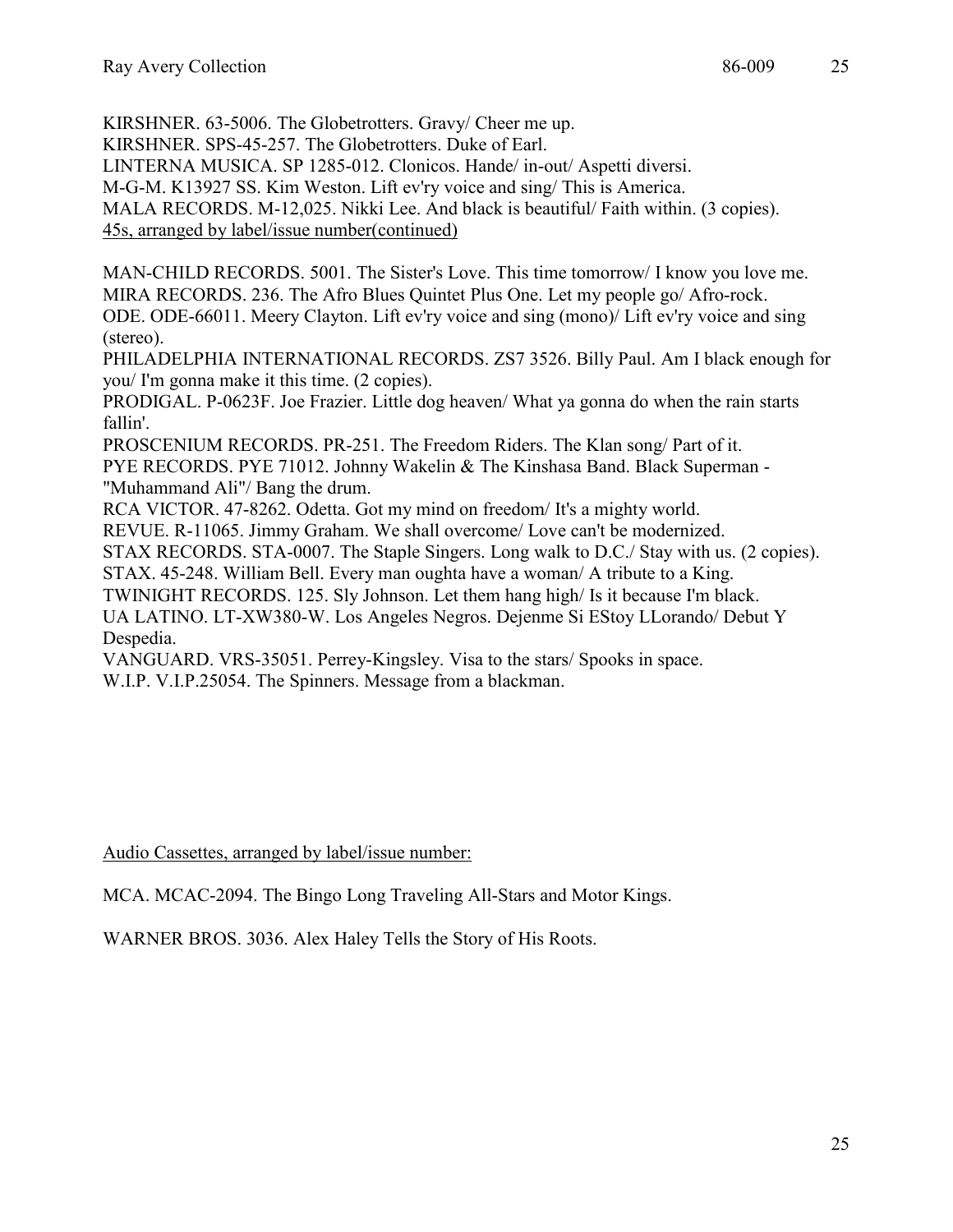# **Appendix III Other Materials Transferred**

Special Collections-Scores-Secular Choral Vocal

WILLIAMS COLORED SINGERS. SP-045148

Monographs:

Bairnsfather, Bruce. THE BYSTANDER'S FRAGMENTS FROM FRANCE. The Bystander, 1916.

BRITISH MINSTRELSIE. Volume II. T.C. and E.C. Jack, n.d.

Kiersch, Edward. WHERE ARE YOU NOW BO DIDDLEY?. Doubleday, 1986.

THE MOST POPULAR SONGS OF PATRIOTISM. Hinds, Hayden and Eldredge, Inc., 1916.

Solberg, Thorvald. THE PRESENT INTERNATIONAL COPYRIGHT SITUATION: THREATS OF REPRISAL. American Society of Composers, Authors and Publishers, 1934.

Standard School Broadcast. TWENTY-SECOND ANNUAL MUSICAL MAP OF AMERICA. Standard Oil Company of California, 1949.

Serials:

\*ARMY HIT KIT OF POPULAR SONGS. March, 1943.

JAZZ TIMES. May-September, November, 1986.

\*RAG BABY. October, 1965. (Accompanying 7" 33rpm transferred to sound recordings)

\* serial vertical file

Song Folios:

BOOGIE-WOOGIE TIDBITS. David Carr Glover.

DUKE ELLINGTON'S RHYTHMOOD.

E.T. PAULL'S MARCH FOLIO. New and Revised Edition. (2 copies)

E.T. PAULL'S NOVELTIES AND MARCHES. [Book 2] (2 copies)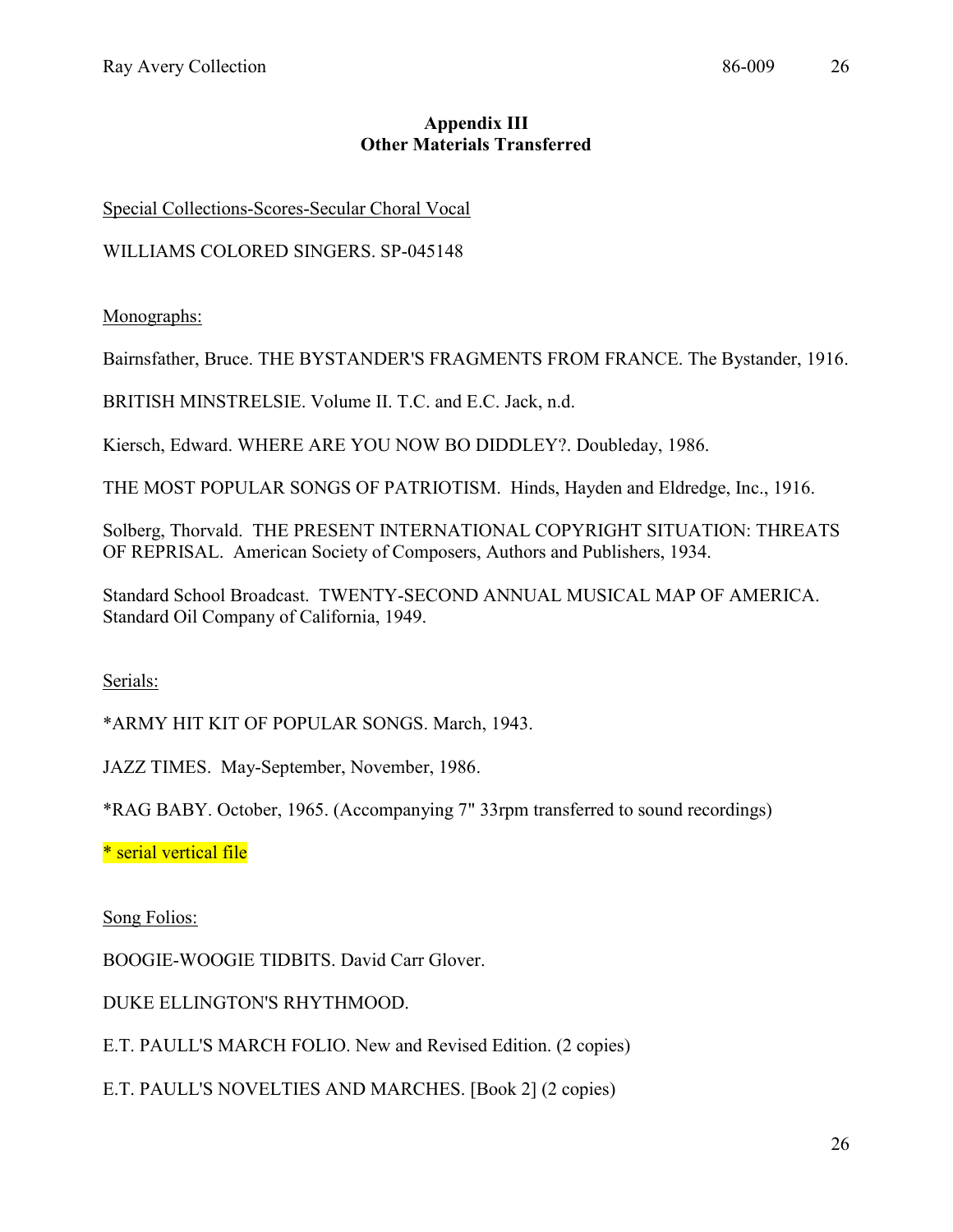E.T. PAULL'S SPECIAL MANDOLIN OR VIOLIN GUITAR AND PIANO COLLECTION. No. 1.

JOHNNY MERCER SONGBOOK.

Vertical File-Biographical-Oversize:

The Cult Essex, David Flack, Roberta with Donny Hathaway Henie, Sonja John, Elton (2) Mahan, Larry Pavarotti, Luciana Prince Prince/Andre Cymone/Pepe Williams Queensryche Run DMC Scritti Politti Unknown Country-Western (4) Van Halen Winter, Johnny Winwood, Steve

Vertical File-Subject-Oversize:

Appalachian Arts and Crafts (filed: FOLKLORE-APPALACHIAN)

Boston Symphony Orchestra (filed: CONCERTS)

"Foxy" (filed: MUSICAL REVUES, COMEDIES, ETC.)

Grammy Award Posters. 1979. 1979. 1981. (filed: GRAMMY AWARDS)

\*Melrose Standard Publications Catalog, Chicago. (Filed: MUSIC PUBLISHERS--CATALOGS)

R.C.A. Victor Red Seal Recording Artists stand-up poster series including E. Power Biggs, Alexander Brailowsky. Desire Defauw, Mischa Ellman, Arthur Fielder, William Primrose, Robert Shaw and Thomas L. Thomas (filed: R.C.A. VICTOR)

\* not oversize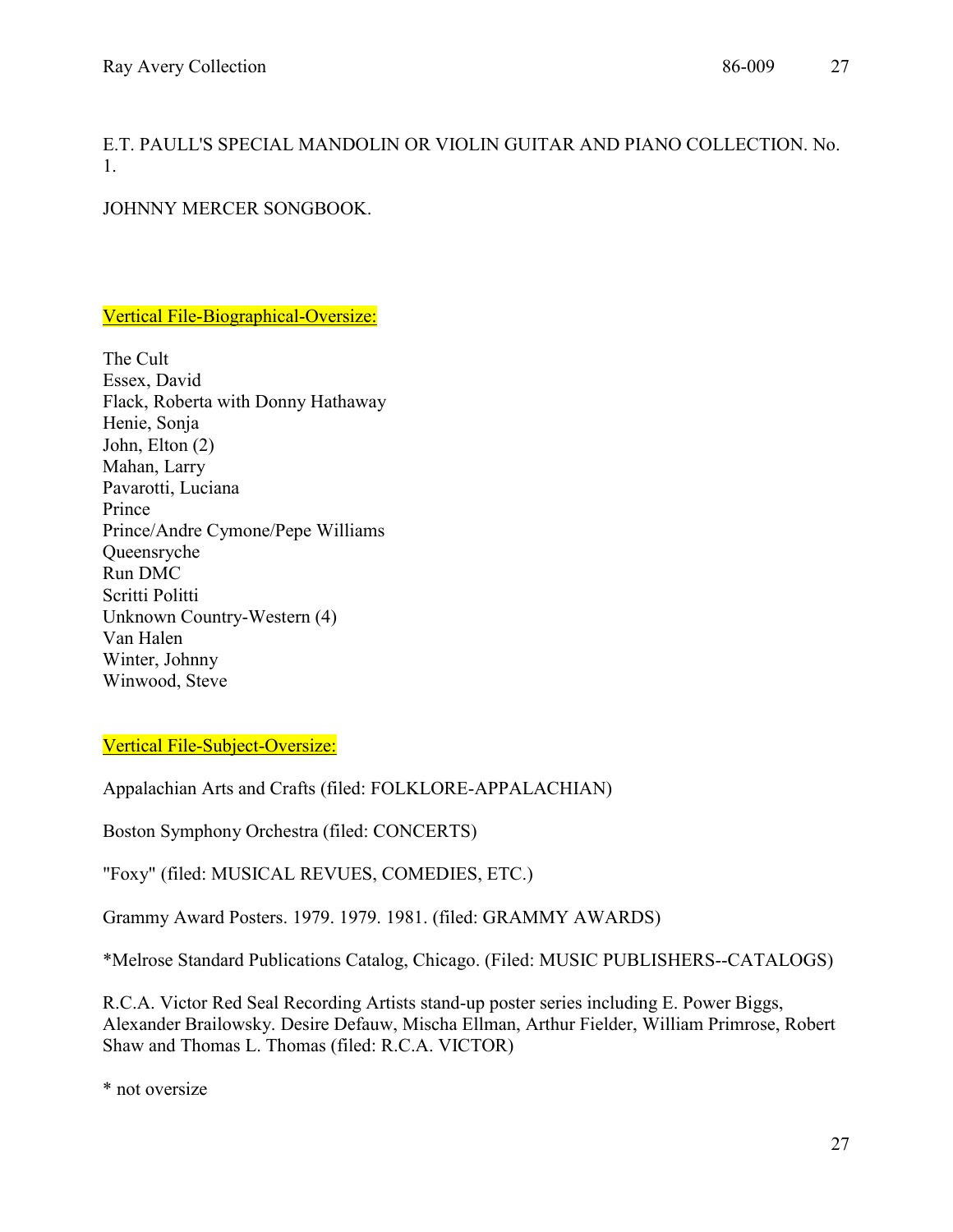## **Appendix IV Log of Audio Tapes Copied from Original Discs at Trinity College**

# Ferde Grofe Recordings

#### **TCA-0082C/E**

| 19 A Semon Recording Laboratory | 716   Ferde and Anne Grofe at two pianos* Mardi |
|---------------------------------|-------------------------------------------------|
| Wilshire Blvd.                  | Gras (Mississippi Suite), Lincoln's Gettysburg  |
| Santa Monica, Calif.            | Address (Santa Monica Symphony Orchestra),      |
|                                 | Richard Hale Baritone.                          |
| 19 B Semon Recording Laboratory | Dawn at Lake Mead                               |
| 716 Wilshire Blvd.              |                                                 |
| Santa Monica, Calif             |                                                 |
|                                 |                                                 |

#### **TCA-0082D/E**

| 19 C Semon Recording Laboratory<br>716 Wilshire Blvd.<br>Santa Monica, Calif. | Alice Blue from Three Shades of Blue, on the<br>Trail from Grand Canyon Suite |
|-------------------------------------------------------------------------------|-------------------------------------------------------------------------------|
| 19 D Semon Recording Laboratory                                               | Valley of the Ditches                                                         |
| 716 Wilshire Blvd.                                                            | Masque of the Yellow Moon from Valley of the                                  |
| Santa Monica, Calif.                                                          | Sun Suite                                                                     |

#### **TCA-0082E/E**

| 19 E Semon Recording Laboratory<br>716 Wilshire Blyd.<br>Santa Monica, Calif. | The Dam Builders From Valley of the Sun Suite |
|-------------------------------------------------------------------------------|-----------------------------------------------|
| 19 F Semon Recording Laboratory<br>716 Wilshire Blvd.<br>Santa Monica, Calif. | Golden Jubilee From Valley of the Sun Suite   |

(Exbrook 4-2767 Texas 0-6242)

Throughout

\*\*\*except for the Lincoln's Gettysburg Adress

Note: Cassettes taped on SIDE A only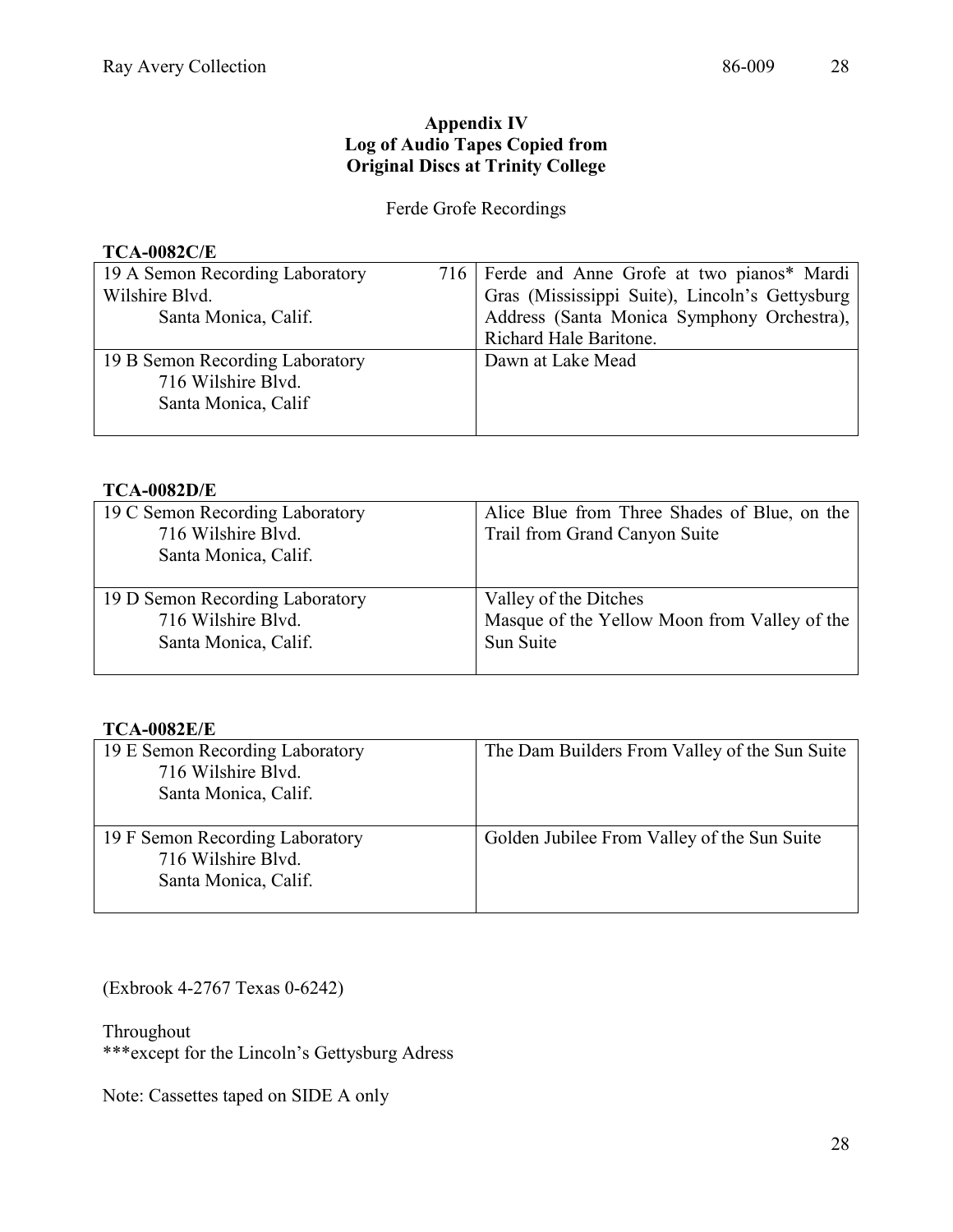Note: Audio cassette tapes TCA-0082C (19b) and TCA-0082D (19c and d) duplicate some but not all of the material on TCD-0082A. The Center does not hold copies of the amterial on TCA-0082A (19 e and f) and because of the ph ysical condition of our disc could not duplicate the Center copy of the material on TCA-0082C (19a).

### **Appendix V Ray Avery Photographs Transferred**

In December 1998, the Ray Avery photographs were transferred from the Iconographic biographical files to the Manuscripts section of the stacks, along with the other Ray Avery Collection materials (86-009). They are housed in a box labeled **Ray Avery Photographs Box 1/1**.

Oversize photographs remain in the oversize box (marked Avery) and oversize drawer.

### **Ray Avery Photographs**

#### Folder List:

- 1 Ellington, Duke -- Broadcasts & Film
- 2 Ellington, Duke -- Candid Shots
- 3 Ellington, Duke -- Orchestra
- 4 Ellington, Duke -- Publicity & Promotion
- 5 Ellington, Duke -- Sacred Concerts
- 6 Grofe, Ferde -- Autographed Portraits
- 7 Grofe, Ferde -- Candid
- 8 Grofe, Ferde -- Family Photographs
- 9 Grofe, Ferde -- Honors, Awards
- 10 Grofe, Ferde -- Musicians
- 11 Grofe, Ferde -- Photographic Proofs [RESTRICTED]
- 12 Grofe, Ferde -- Publicity Photos
- 13 Grofe, Ferde -- Publicity Photos
- 14 Grofe, Ferde -- Published Publicity Photos
- 15 Mercer, Johnny -- Candid and Publicity
- 16 Whiteman, Paul -- Publicity, ca. 1920-1960
- 17 Whiteman, Paul -- Publicity, ca. 1922 [RESTRICTED]
- 18 Whiteman, Paul -- Publicity, ca. 1922 [RESTRICTED]

The restricted photos have corresponding digital images, as described in the collection description, in the archivist's office.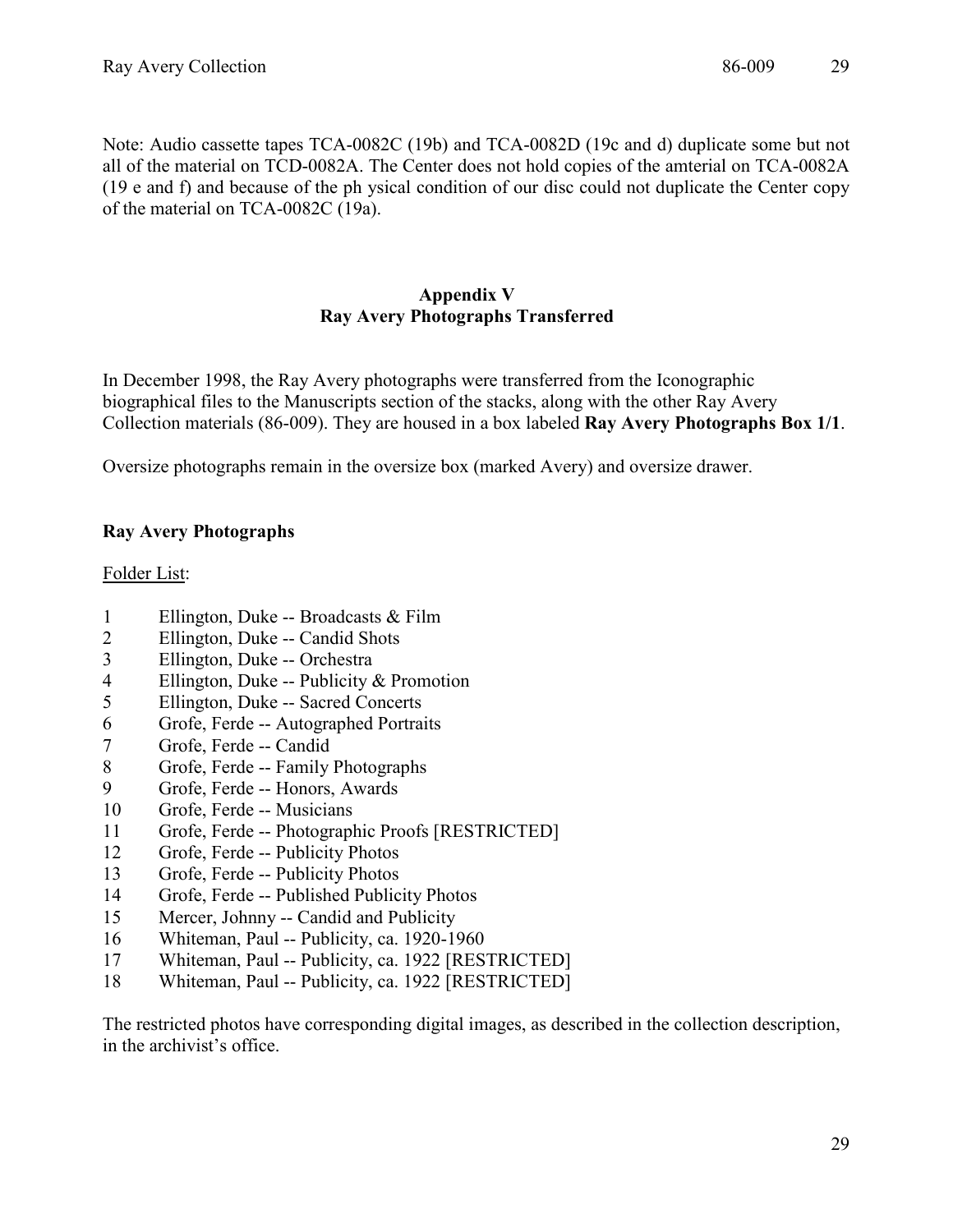ebg 1989; dmj 12/98; LPC 4/07 and 1/12 [Written by Ellen Garrison 1991; updated by David Jelema 12/1998; Lucinda Cockrell 2007 and 2012]